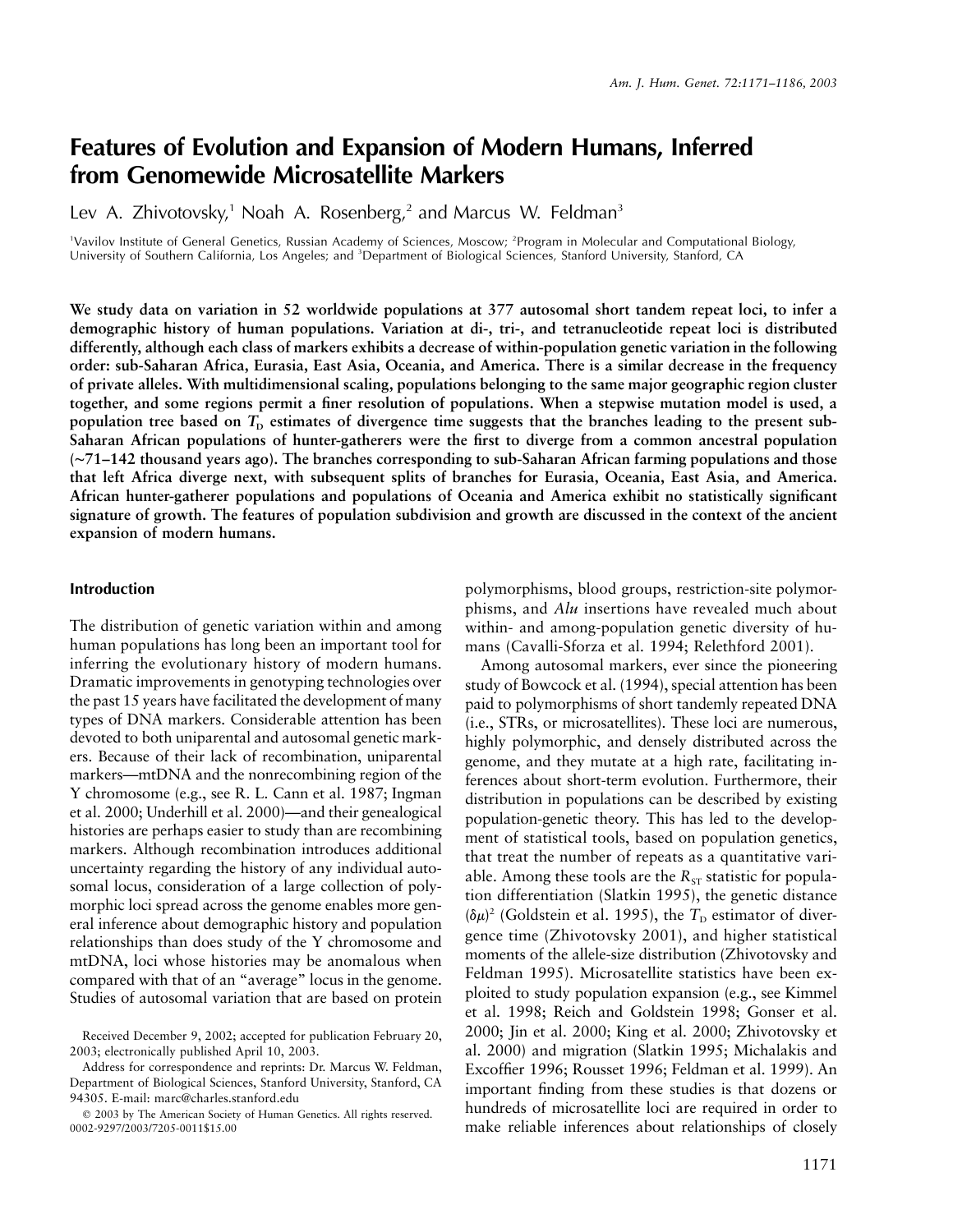related populations (Zhivotovsky and Feldman 1995; Goldstein et al. 1996; Jorde et al. 1997). Specifically, for the dating of population separations and expansions in size, hundreds of loci may be required in order to reduce large statistical errors (Zhivotovsky et al. 2000; Zhivotovsky 2001). Here, we examine variation at 377 autosomal STR loci in 52 worldwide populations and discuss what this variation reveals about the population history of modern humans.

# **Material and Methods**

We studied 1,056 individuals from 52 populations of the Human Genome Diversity Project–CEPH human genome diversity cell line panel (H. M. Cann et al. 2002) excluding, from the 1,064 individuals of the panel, 8 individuals who were from populations with small sample sizes and 1 individual (1331) who was not genotyped but including 1 additional individual (1026) who was omitted from the panel because of technical difficulties with maintenance of the cell line. The samples were genotyped by the Mammalian Genotyping Service (Marshfield panel 10; see the Human STRP Screening Sets Web site) at 404 loci, not including the locus D11S1985 of the panel of markers. In the present study, we have employed 377 autosomal STRs: using the classifications provided by the Mammalian Genotyping Service, this collection includes 45 di-, 58 tri-, and 274 tetranucleotide repeat loci. The genotypes used in the present study are available at the Human Diversity Panel Genotypes Web site.

The data set includes populations (with population reference numbers) from sub-Saharan Africa (huntergatherer Biaka Pygmy [47] [from the Central African Republic], Mbuti Pygmy [48] [from the Congo], and San [50] [from Namibia]; and farming Bantu [49] [from Kenya], Yoruba [51] [from Nigeria], and Mandenka [52] [from Senegal]), North Africa (Mozabite [44] [from Algeria]), the Middle East (Druze [41] [from the Carmel region of Israel], Palestinian [42] [from Central Israel], and Bedouin [43] [from the Negev region of Israel]), Central/South Asia (Uygur [20] [from northwestern China] and the Pakistani populations Balochi [24], Brahui [25], Burusho [26], Hazara [27], Kalash [28], Makrani [29], Pathan [30], and Sindhi [31]), Europe (Basque [33] and French [34] [both from France]; Bergamo [35], Sardinian [36], and Tuscan [37] [all from Italy]; Orcadian [38] [from the Orkney Islands]; Russian [39] [northwestern Russia]; and Adygei [40] [from the Caucasus region of Russia]), East Asia (Cambodian [6] [from Cambodia]; Dai [7], Daur [8], and Han [9] [sampled from northern China]; Han [10] [sampled from the United States]; Hezhen [11], Lahu [12], Miao [13], Mongola [14], Naxi [15], Oroqen [16], She [17], Tu [18], Tujia [19], Xibo [21], and Yi [22] [all from China]; Japanese [23] [from



**Figure 1** Among-locus distribution of the total number of alleles observed in 1,056 individuals at di-, tri-, and tetranucleotide STRs.

Japan]; and Yakut [32] [from Siberia]), Oceania (Melanesian [45] [from Bougainville] and Papuan [46] [from New Guinea]), and America (South American Karitiana [1] [from Brazil], Surui [2] [from Brazil], and Colombian [3] [from Colombia]; and Central American Maya [4] and Pima [5] [both from Mexico]). Sample sizes and a description of genetic variation in these populations have been provided elsewhere (Rosenberg et al. 2002).

The software package GDA (see the Lewis Lab Software Web site) was used to produce a  $52 \times 52$  matrix of pairwise  $F_{ST}$  values (actually,  $\theta$  values; see Weir 1996, chap. 5), from which six principal coordinates (PCs) were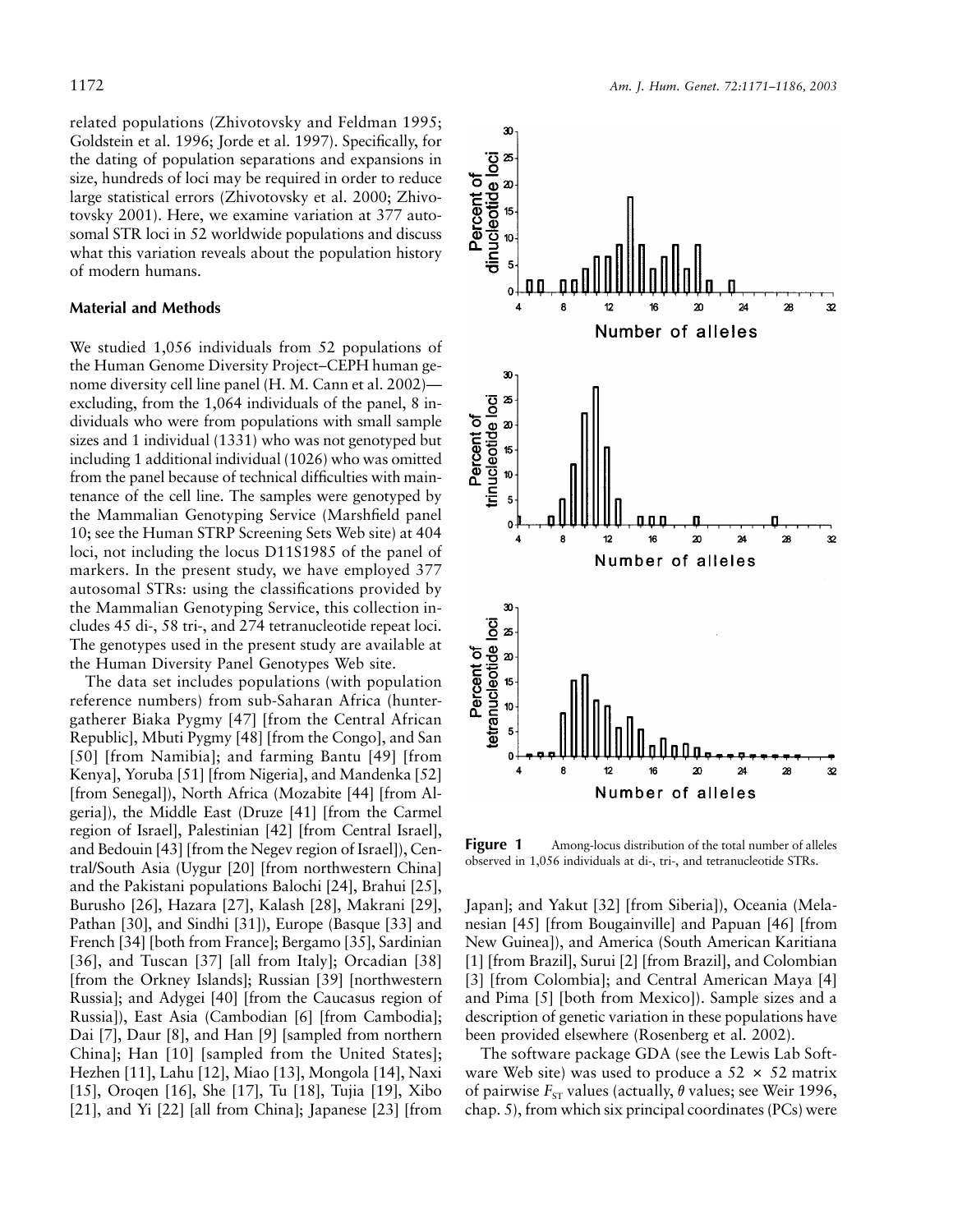|  | <b>Regional Trends of Within-Population STR Variation</b> |  |  |
|--|-----------------------------------------------------------|--|--|
|  |                                                           |  |  |

|                                          | <b>SUB-SAHARAN AFRICA</b> |         | <b>EAST</b> |      |                |         |
|------------------------------------------|---------------------------|---------|-------------|------|----------------|---------|
|                                          | Hunter-Gatherers          | Farmers | EURASIA     | ASIA | <b>OCEANIA</b> | AMERICA |
| WPV at tetranucleotide loci <sup>a</sup> | 3.65                      | 3.53    | 3.19        | 2.88 | 2.50           | 2.24    |
| WPV at trinucleotide loci                | 3.90                      | 3.87    | 3.19        | 2.86 | 2.73           | 2.12    |
| WPV at dinucleotide loci                 | 7.57                      | 7.42    | 6.78        | 6.34 | 5.16           | 5.36    |
| Heterozygosity <sup>b</sup>              | 77                        | .78     | .75         | 72   | .68            | .60     |

NOTE.—WPV = within-population variance. The heterozygosities and WPVs are averages of estimates across the populations in the regions.

<sup>a</sup> All 274 tetranucleotide loci.

<sup>b</sup> All 377 loci.

obtained by multidimensional scaling performed using the SPSS 8.0.0 package. From the 15 possible pairs of PCs, 3 (PC1-PC2, PC1-PC4, and PC2-PC5) were chosen as two-dimensional projections that gave the clearest separation of groups of populations. The corresponding 52  $\times$  52 matrix of  $R_{ST}$  values (Slatkin 1995) was also calculated. To estimate times of divergence and population expansion, we used the  $T<sub>D</sub>$  estimator (Zhivotovsky 2001), the imbalance index  $-\ln \beta$  (Kimmel et al. 1998; King et al. 2000), and the expansion index  $S_k$ (Zhivotovsky et al. 2000). The last of these allows estimation of the preexpansion population size and the time of expansion, assuming mutation-drift equilibrium prior to sudden (infinite) expansion (eqq. [7] and [8] in Zhivotovsky et al. 2000). Estimates using  $S_k$  should be regarded as lower bounds of expansion times; these times would be greater if the population-size increase were not sudden and/or if there were variation in (effective) mutation rate across loci. Mutation-rate variation increases the average unnormalized within-locus kurtosis in repeat scores (Zhivotovsky et al. 2001) and thus decreases  $S_k$ . To model the dynamics of these statistics, we used the program Mathematica (Wolfram 1996). Private (population-specific) alleles can provide useful statistics for the analysis of population structure (e.g., see Barton and Slatkin 1986), although conclusions drawn from them may depend on sample sizes. We examined five private-allele statistics: S1 is the number of different private alleles summed across loci in the sample; S2 is the average frequency of private alleles, or the summed frequencies of private alleles in the sample divided by S1; S3 is S1 divided by sample size; S4 is the frequency of private alleles per locus (in percent), or 100 times S1 times S2 divided by the number of loci; and S5 is the frequency of the most abundant private allele in the sample (the frequency of allele *A* refers to the number of alleles *A* observed in the sample divided by the total number of chromosomes examined). The correlation coefficients between the statistics and sample sizes (for the 377 loci, over 52 populations) were 0.45,

 $-0.58, -0.10, -0.04,$  and  $-0.18$ , respectively. Thus, the statistics S3 and S4 appeared to be nearly independent of sample size and were used in the present analysis.

#### **Results**

#### *STR Variation*

The 377 STR loci show large variation in the number of alleles found among 1,056 individuals—from 4 to 32 alleles. The three kinds of loci (i.e., those with di-, tri-, and tetranucleotide repeats) have different distributions for the number of alleles, with dinucleotide repeats having the most alleles (fig. 1). One hundred thousand permutations with Fisher's exact test showed no significant difference between the distributions of the tri- and tetranucleotide repeats  $(P \sim .33)$ , although a *t* test indicated that the latter had a significantly larger mean value (12.4  $\pm$  0.21 vs. 11.1  $\pm$  0.41). The distribution of dinucleotide repeats differed significantly from the two other distributions: the permutation test gave  $P < 10^{-5}$  and  $P \sim .011$  for comparisons with distributions of tri- and tetranucleotides, respectively, and the mean  $\pm$  SE number of alleles for dinucleotides was 14.6  $\pm$  0.59. Because allele-size variance is proportional to mutation rate under stepwise mutation models (Moran 1975; Slatkin 1995; Zhivotovsky and Feldman 1995), the higher variances of dinucleotide loci (table 1 and fig. 2) suggest that these loci are more mutable. The distributions of within-population variance in repeat score show behavior similar to those of the number of alleles (fig. 2): the broadest distribution was observed for dinucleotide repeats, and the narrowest distribution was observed for tetranucleotides, although the latter contained a few outliers. The worldwide distributions of heterozygosity at the three kinds of STRs are more similar to each other than are those of the numbers of alleles. Within-population variation at the STR loci shows a distinct trend across regions, the greatest being in sub-Saharan Africa and the smallest being in America (table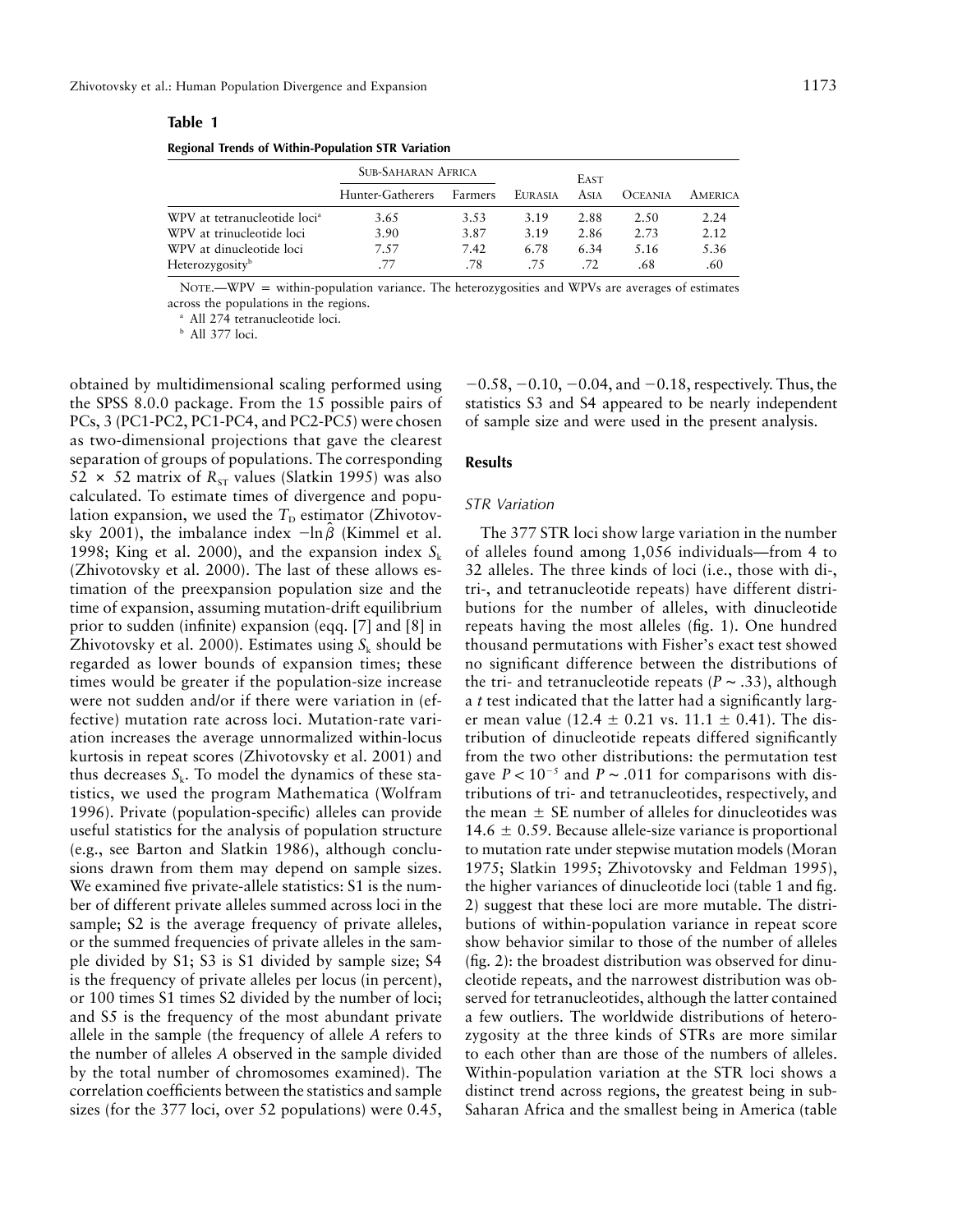

**Figure 2** Among-locus distribution of the within-population variance in the repeat scores at di-, tri-, and tetranucleotide STRs. For each STR, the values of the within-population variance were averaged over all 52 populations.

1). For these markers, 7.4% of the nonsingleton alleles were region specific, and the median frequency of regionspecific alleles was only 1% (Rosenberg et al. 2002).

#### *Population Clusters*

Groups of genetically related populations are revealed by multidimensional scaling of pairwise  $F_{ST}$  values (figs. 3 and 4) computed using all 377 markers. The most important feature of the present analysis is that populations from the same geographic region are clustered together. PC1 and PC2 clearly separate three large groups: Africa/

Eurasia, East Asia/Oceania, and America (fig. 3). Africa is well distinguished by PC4, and Oceania is well distinguished by PC5 (fig. 4), although their separation is also satisfactorily indicated by the first two PCs (fig. 3). These results agree with the analysis of the same data by Rosenberg et al. (2002), who used another procedure, the clustering algorithm of Pritchard et al. (2000), to identify geographic clustering.

The positions of populations within some clusters correspond well to their predefined assignments to specific regional groups. The sub-Saharan African farming populations (these may include pastoralists; we use the term "farmers" to encompass both) are closer to each other than to the hunter-gatherer San and Mbuti populations— 50 and 48, respectively, in the plot (fig. 3). The San and the Mbuti are at the boundary of the sub-Saharan Africa cluster, somewhat apart from another hunter-gatherer population, Biaka (47), which lies within a subcluster of the farmers.

Eurasia, which includes the Middle East, Europe, Central/South Asia, and North Africa, clearly separates from other major groups, and its internal structure is reflected by distinctive subdivision into regional groups. Despite the genetic proximity of North Africa, the Middle East, and Europe that is highlighted in figure 3, North Africa (represented by a single population, the Mozabite) separates from the rest and lies at the edge of the cluster. The populations from the Middle East are placed close together. European populations form a contiguous subcluster, but Basques (33), Sardinians (36), and Orcadians (38) deviate from other European populations and are closer to populations from the Middle East. The Kalash, a Pakistani group that may have considerable ancestry from the Middle East or Europe, deviates from the Central/South Asia samples and lies in the European group (fig. 3). The other populations of Central/South Asia are represented by a subcluster in figure 3, with Balochi, Brahui, Makrani, Pathan, and Sindhi differentiated from Uygur, Hazara, and Burusho (20, 27, and 26, respectively). The plot indicates that the latter group deviates from the remaining Central/ South Asian populations whereas the former group is located between the latter and the Middle East/North Africa/Europe cluster. Note that Uygur, Hazara, and Burusho, which are populations that have been found to be genetically intermediate between Eurasia and East Asia (Rosenberg et al. 2002), also have intermediate locations in the multidimensional-scaling analysis; the position of the Uygur and Hazara populations, at the edge of the Central/South Asia group and closer to the East Asia cluster, perhaps reflects a shared contribution of Mongol ancestry.

The East Asian populations form a distinctive group (fig. 3). Like Eurasia, this group also exhibits some in-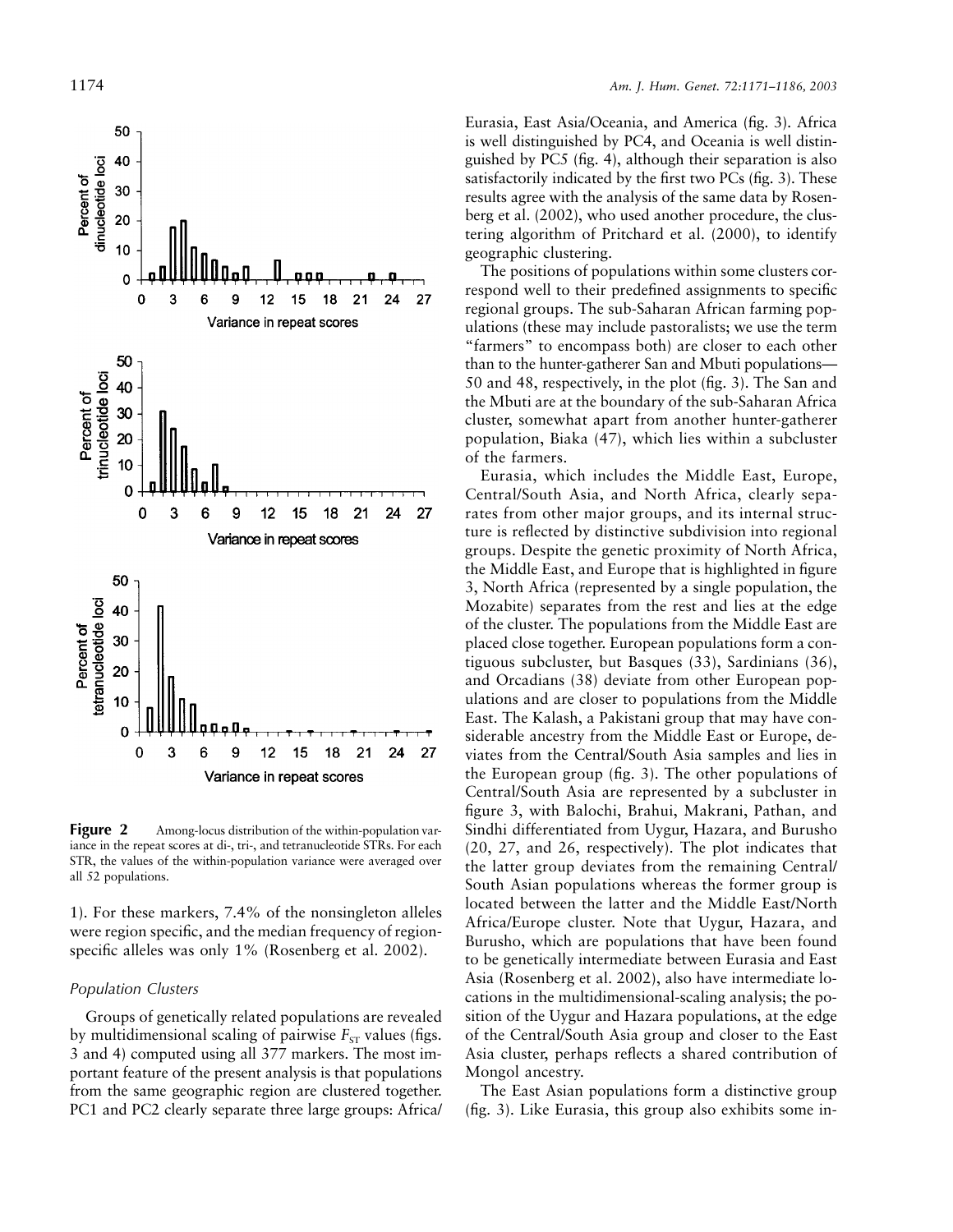

**Figure 3** Distribution and clusters of 52 populations from the first two PCs in the multidimensional-scaling plot of  $F_{ST}$  values at 377 STRs. Most populations are indicated with numbers (see the "Material and Methods" section). The *X-* and *Y-*axes represent PC1 and PC2, respectively.  $\blacklozenge = \text{Mozabite}; \ \lozenge = \text{three Middle East samples}; \ \square = \text{Basque, Sardinian, and Orcadian samples}; \ \lozenge = \text{five other samples from}$ Europe;  $\triangle$  = East Asian Altaic-speaking populations;  $\blacktriangle$  = two Han populations; \* = Kalash;  $\blacklozenge$  = remaining samples.

ternal structure. The Lahu, She, Naxi, and Miao, from southern China, appear in the lower part of the East Asia cluster, whereas most of the northern, Altaic-speaking populations (Daur, Hezhen, Mongola, Oroqen, Tu, and Xibo) form a group in its upper part. (In the analysis of Rosenberg et al. [2002], populations of northern China were largely grouped together, separate from those of southern China, although there were some exceptions, e.g., the Lahu and the Tu.) Oceania also shows clear separation from other continents in figure 4, although its populations are placed close to those of East Asia in figure 3. The populations of America separated from those of other regions (fig. 3) and show much greater within-region genetic differentiation than populations on other continents (fig. 3; see also Rosenberg et al. 2002). The Amazonian Surui population (2) greatly deviates from the other American populations, perhaps because of genetic drift caused by its extremely small population size. Another Amazonian population, Karitiana (1), also deviates considerably from the rest of the worldwide samples. The Mayan population (4) shows some affinity to the Eurasia/

Africa cluster, which may reflect the impact of post-Columbian migration to the Americas.

#### *Effective Mutation Rates*

To incorporate time into a phylogenetic analysis of populations evolving under stepwise mutation, we need an estimate of the effective mutation rate, *w,* at the STRs—that is, the product of the mutation rate and the variance in the size distribution of mutational changes in repeat scores (Zhivotovsky and Feldman 1995). Previously, using pedigree data on  $>5,000$  dinucleotide repeat loci by Dib et al. (1996), we estimated the average effective mutation rate as  $1.52 \times 10^{-3}$  per dinucleotide locus per generation. Comparison of variation at tri- and tetranucleotide repeat loci with that at dinucleotide loci for the same set of populations and individuals then led to estimates of the average effective mutation rates of  $0.85 \times 10^{-3}$  for trinucleotides and  $0.93 \times 10^{-3}$  for tetranucleotides (Zhivotovsky et al. 2000). That the mutation rate at dinucleotide loci is higher than at tetranucleotides and at trinucleotides that are not associated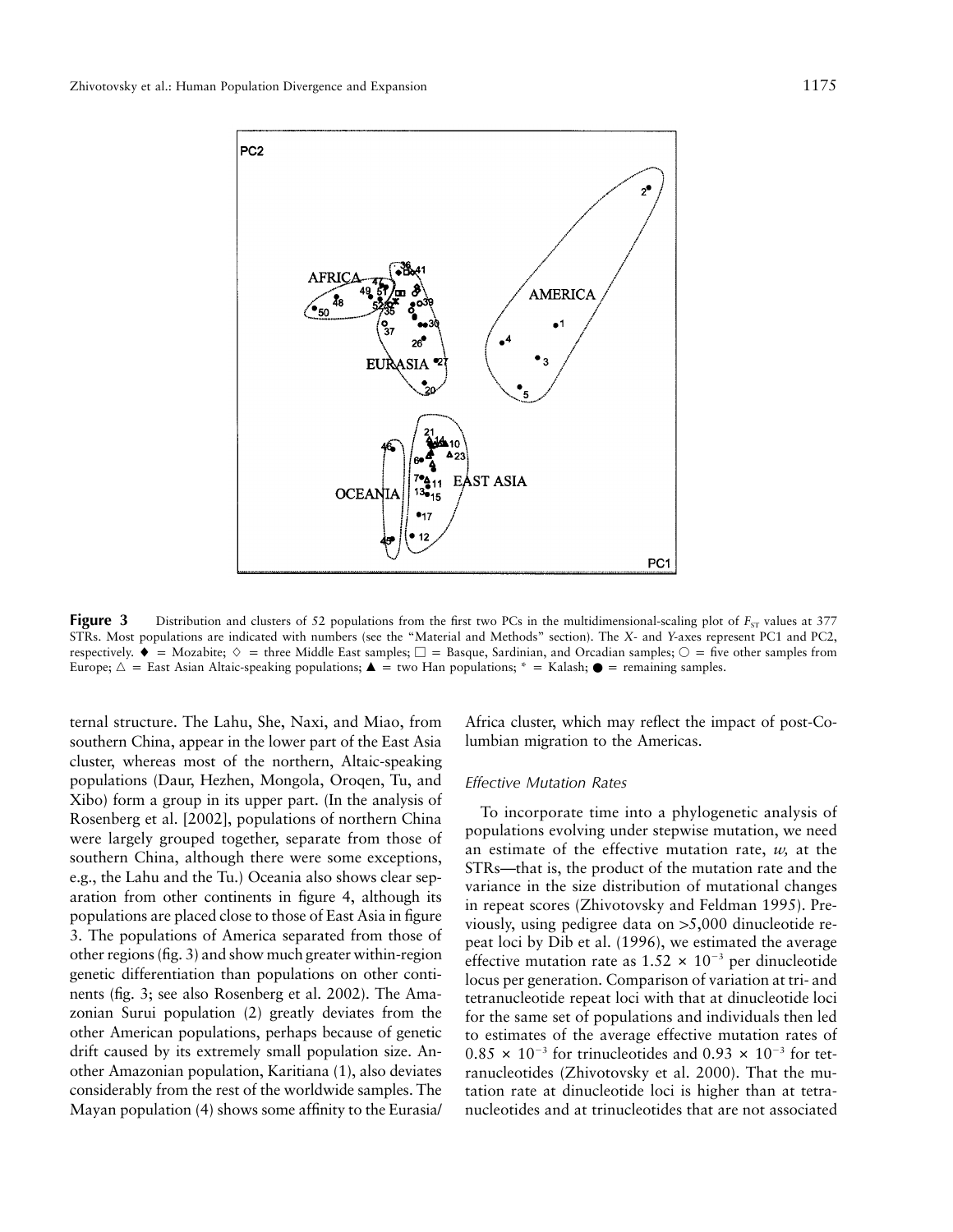

Figure 4 Multidimensional scaling on the *F<sub>ST</sub>* values at 377 STRs. A, Separation of sub-Saharan African and American populations in a plot of PC4 versus PC1. *B,* Separation of Oceania in a plot of PC5 versus PC2 (samples from Africa and America are suppressed).

with diseases is also supported by the analysis of Chakraborty et al. (1997).

However, effective mutation rates may vary substantially among loci, and, therefore, the average effective mutation rate for one set of loci may differ from that for another set. This probably happens because, in different studies, different criteria are used to choose genetic markers. Indeed, the tetranucleotide loci employed in the present study were selected for use in linkage mapping (Weber and Broman 2001). In contrast, the dinucleotide loci were included in Marshfield panel 10 to make the genetic map more dense when a chromosomal segment could not be finely mapped using tetranucleotides (Weber and Broman 2001), and thus were not specifically selected. This procedure might have introduced systematic differences in variation across the three types of markers. Leaving potential biases aside and applying the same figure for the effective mutation rate at dinucleotide loci as had been estimated from the data of Dib et al. (1996),  $1.52 \times 10^{-3}$ , to the 45 Marshfield dinucleotide loci and comparing variation at the three kinds of loci (as described in Zhivotovsky et al. 2000), we estimated the average effective mutation rates at the 58 tri- and 274 tetranucleotide loci as  $0.71 \times 10^{-3}$  and  $0.70 \times 10^{-3}$ , respectively. Among the tetranucleotide loci, we found three loci (D21S2055, D11S1986, and D12S297) that had extraordinarily large values of the within-population variance across the majority of populations (see fig. 2). Excluding these from the analysis produced an average effective mutation rate of  $0.64 \times 10^{-3}$  among the remaining 271 loci and reduced the coefficient of variation in effective mutation rates from 62.1% to 37.9%,

estimated by the method of Zhivotovsky et al. (2001), using values of  $({\delta\mu})^2$  between African and non-African populations. This method assumes mutation-drift equilibrium, so the coefficients of variation must be regarded cautiously. Because the expansion index  $S_k$  is based on higher statistical moments of repeat scores, which are sensitive to such outliers, these 271 tetranucleotide repeats with the effective mutation rate  $w = 0.00064$ were used in the analysis of population divergence and expansion. For this set of loci, the ratio of the fourth to the second statistical moments due to mutational changes in the repeat scores of parental alleles,  $k_m / \sigma_m^2$ , which is required for estimation of the expansion index *S*k, was estimated, using the method of Zhivotovsky et al. (2000), to be 1.4.

# *Analysis of Population Divergence and Expansion in Size*

We have used the  $T<sub>D</sub>$  estimator to estimate time since divergence of a pair of populations and  $\Delta T_{\rm D}$  to estimate the time difference between the adjacent nodes on a population tree (Zhivotovsky 2001). The most important features of  $T<sub>D</sub>$  are that it depends little on changes in population size, that it does not require the assumption of mutation-drift equilibrium, and that it is robust to weak migration, up to 0.1% per generation, between diverging populations; the last property is especially important because of possible intercontinental gene flows. (It should be noted that, if two diverging populations were influenced by migration from the same third source, then the estimates would still be robust to gene flow;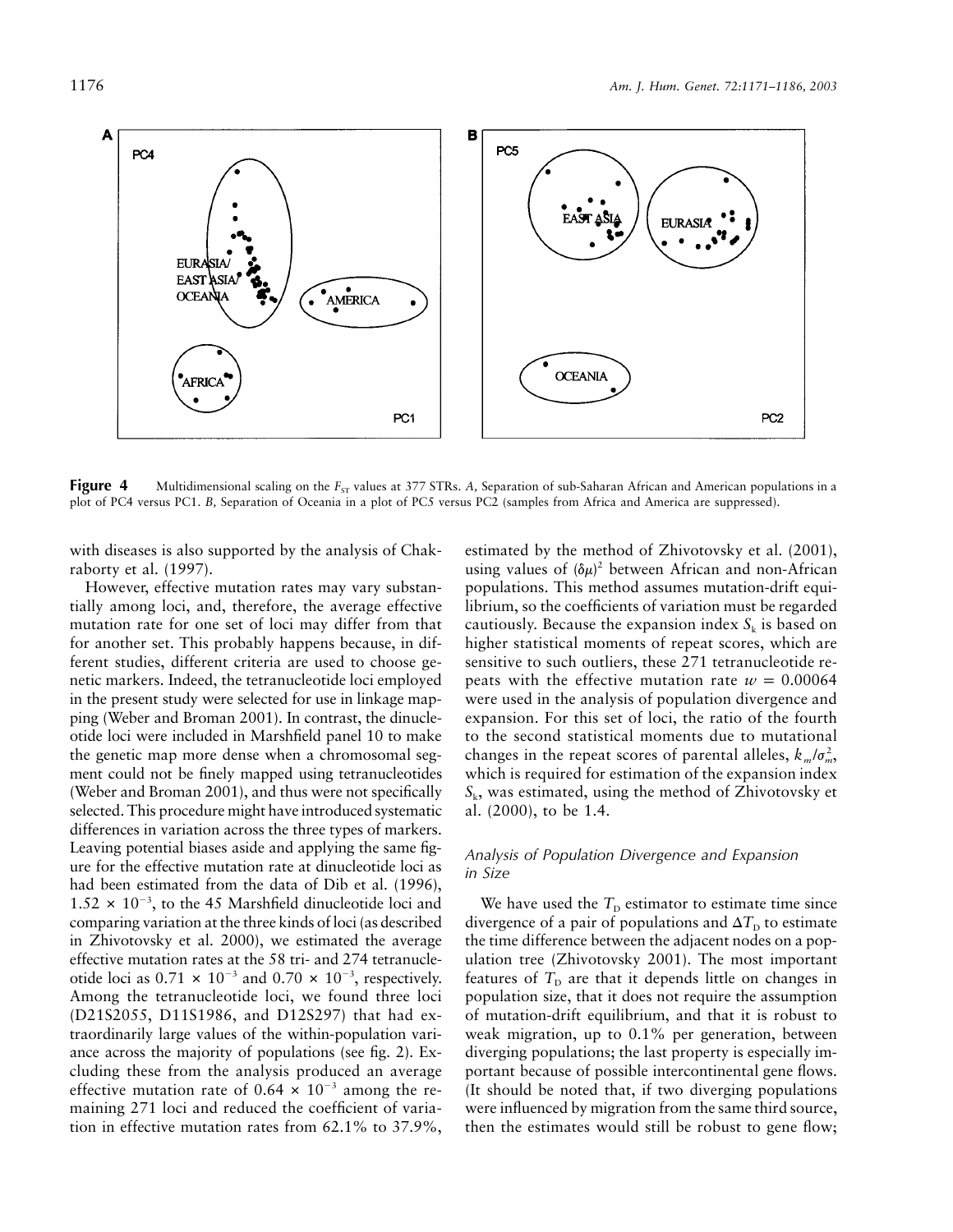

Figure 5 Population tree based on T<sub>D</sub> estimates of divergence time. A. Divergence among major groups. The time estimates are based on 374 STRs (three outlying STRs with tetranucleotide repeats were omitted). Arrows indicate the time (lower bounds, in ky) between adjacent nodes, assuming a generation length of 25 years. *B,* Schemes of divergence within the major groups, based on the 374 STRs. Time estimates within each continental group were omitted, because they may be biased owing to possible differential gene flows from other groups.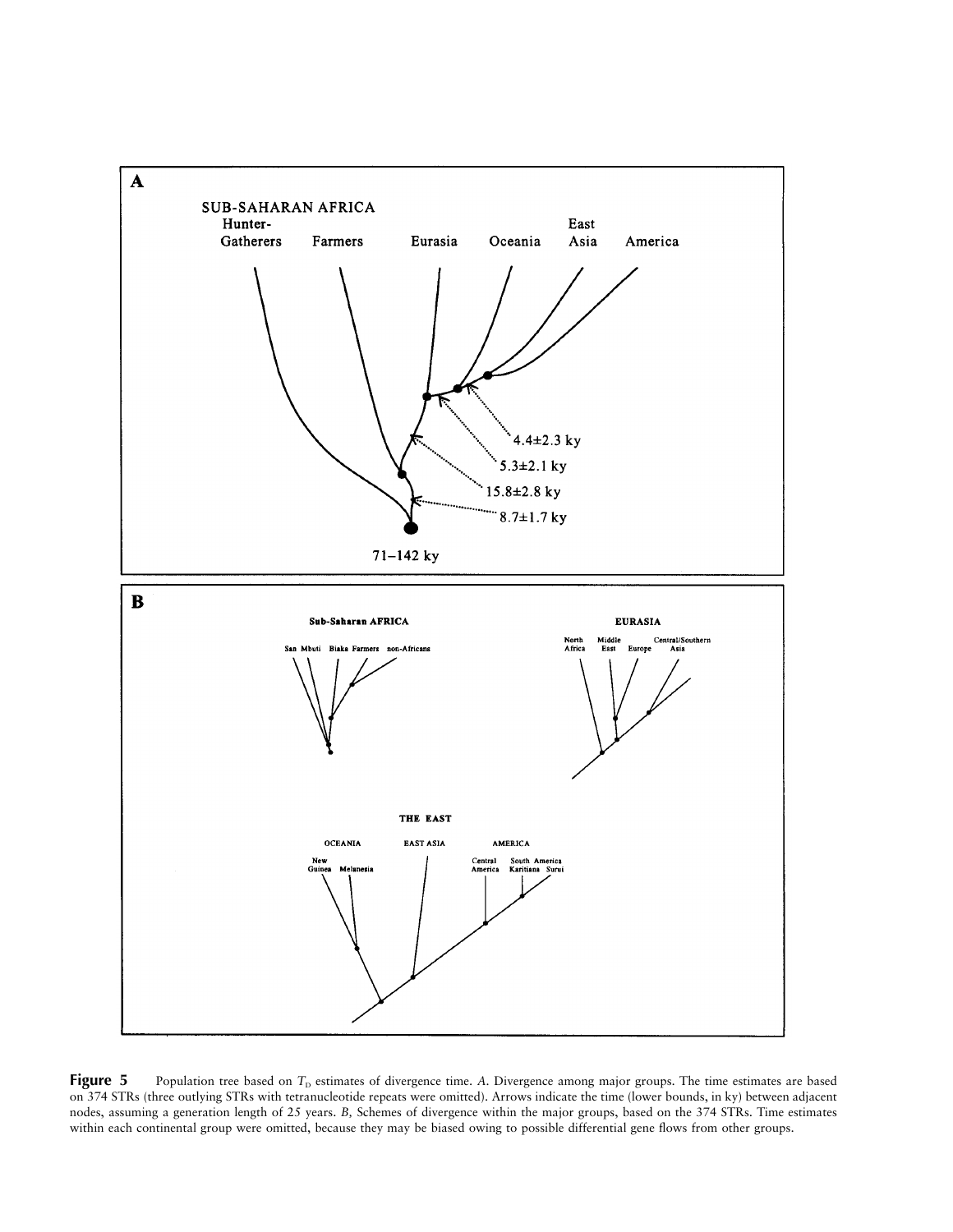however, if the populations were influenced by different migration sources, then the estimates would be biased.)

 $T_{\rm D}$  can provide a "phylogenetic," rooted population tree if one chooses a tree with a nonnegative value of the average (across-locus)  $\Delta T_D$  for each of its branches. The population tree for major regions, together with the estimated divergence times, is presented in figure 5*A.* A formal application of the procedure to the within-region subdivision is given by figure 5*B,* but this assessment must be regarded with caution since it is not known to what extent major migration within regions from different sources may influence estimates of divergence time.

The most ancient branch suggested by the  $T<sub>D</sub>$  analysis represents African hunter-gatherer populations, from which the branch leading to contemporary African farming populations and non-African populations separates. After the separation of African farmers from non-Africans, the non-African branch divides into Eurasia, Oceania, East Asia, and America, in that order (fig. 5*A*).

The major problem in the use of  $T<sub>D</sub>$  is estimating the time of the first, ancient division (at the root), because  $T<sub>D</sub>$  is defined in terms of the total, among- and withinpopulation variance in repeat scores that has accumulated in both populations since their divergence from a common ancestor (Zhivotovsky 2001). Therefore,  $T<sub>D</sub>$ requires knowledge of  $V_0$ , the variance in the (African) ancestral population that gave rise to all humans. This is unknown, resulting in uncertainty in the dating of the root. The uncertainty can be quantified by using reasonable lower and upper bounds for  $V_0$  (fig. 5A). First, equating  $V_0$  to 0 gives an upper bound for  $T_D$  of  $141.7 \pm 5.7$ thousand years (ky) for the time of the first division. Second, if the value of  $V_0$  exceeds that of an ancient African ancestral population from which the hunter-gatherer and farming populations diverged, then the corresponding value of  $T<sub>D</sub>$  can serve as a lower bound for the divergence time between the African hunter-gatherers and populations of the rest of the world. The problem is the selection of an appropriate upper bound for  $V_0$ . The isolated populations of South America (Karitiana and Surui) may provide a model of such an ancestral population, because they perhaps maintain similar lifestyle and population size. (An additional argument for using the South American populations to give an upper bound for  $V_0$  is given below, in the "Discussion" section [see "An Evolutionary Scenario for Ancient Expansion of Modern Humans"].) Therefore, using their variance to estimate an upper bound of  $V_0$ , we obtained the lower bound for the age of the root of  $71.2 \pm 4.4$  ky. Both bounds are well within the widely accepted range for the age of the most recent population that is ancestral to all modern humans, between 50 and 200 thousand years ago (kya) (Harpending et al. 1998).

Estimating the time between two adjacent nodes on the tree,  $\Delta T_{\rm D}$  (Zhivotovsky 2001) does not require knowledge

of actual values of the variance in repeat scores at the nodes but instead assumes that the values are equal to each other. If the populations grew in size (actually, if the within-population variance in repeat scores increased) during the period between two adjacent nodes, then  $\Delta T_D$ would underestimate the time between them, and, if they declined, then  $\Delta T$ <sub>D</sub> would be an overestimate (Zhivotovsky 2001). If two adjacent nodes are close to one another, then this assumption of equal variances does not appear to produce much bias. However, summation over many nodes along a phylogenetic lineage may lead to an accumulation of substantial bias. The summation should therefore be regarded with caution. In the "Discussion" section, we provide some arguments that the withinpopulation variance in repeat scores was increasing along the branches of the population tree. Therefore, all the estimates of time between adjacent nodes in figure 5*A* can be regarded as *lower bounds* for the actual times between the subsequent branch separations.

We computed the imbalance index  $-\ln \beta$  (Kimmel et al. 1998) and the expansion index  $S_k$  (Zhivotovsky et al. 2000), to test whether the populations grew in size: for growing populations, both indices are positive. The two statistics are positively correlated (the correlation coefficient across the regional groups was 0.86; see table 2). However, two differences can be seen: the imbalance index indicates growth for hunter-gatherer populations of sub-Saharan Africa and decrease in size for populations of America, whereas the expansion index does not differ significantly from 0 for these populations (table 2). Significantly positive values of the expansion index  $S_k$  in sub-Saharan African farmers, Eurasia, and East Asia (table 2) indicate that these populations have been expanding in size. The populations of Oceania and America show no such signature of expansion. The hunter-gatherer populations of sub-Saharan Africa show a minor, very recent expansion in size, although it is not statistically significant. Table 2 indicates that the sub-Saharan African farming populations expanded earlier than did the populations of Eurasia and East Asia and that the effective size of the former populations prior to expansion was rather small,  $\langle 2,000, \text{ or a census size of perhaps } 6,000 \text{ by the "triple}$ rule" of Cavalli-Sforza et al. (1994).

#### **Discussion**

## *Comparison of Different STRs*

The set of 377 autosomal STR loci was able to effectively separate populations into regional clusters (present study and Rosenberg et al. 2002). Importantly, different STRs may have different abilities to distinguish populations. Indeed, STRs with di-, tri-, and tetranucleotide repeats differ from each other, and, within each class of markers, the number of al-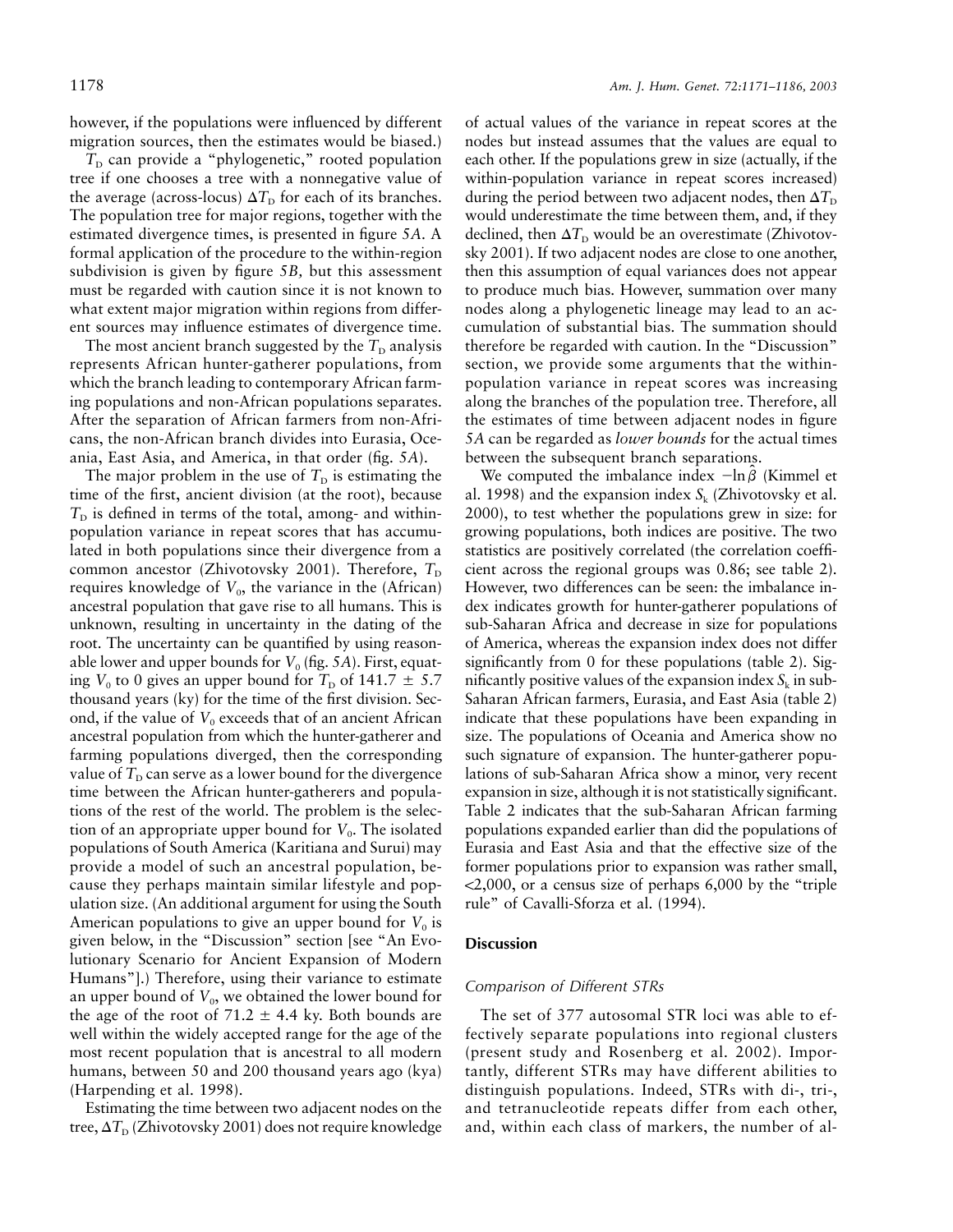| <b>Statistics of Population Growth</b> |  |  |  |
|----------------------------------------|--|--|--|
|----------------------------------------|--|--|--|

|                                                                                | <b>SUB-SAHARAN AFRICA</b> |               | EAST           |               |                |          |
|--------------------------------------------------------------------------------|---------------------------|---------------|----------------|---------------|----------------|----------|
| <b>STATISTIC</b>                                                               | Hunter-Gatherers          | Farmers       | <b>EURASIA</b> | <b>ASIA</b>   | <b>OCEANIA</b> | AMERICA  |
| Imbalance index, $-\ln \beta$                                                  | .215                      | .385          | .319           | .241          | .084           | $-.288$  |
| Expansion index, $S_k$                                                         | .024                      | .177          | .148           | .117          | $-.016$        | $-.046$  |
| Variance in repeat scores, V                                                   | 3.45                      | 3.31          | 2.90           | 2.61          | 2.27           | 2.11     |
| Estimated expansion time (in kya)<br>Effective population size prior to growth | 4.3<br>2,609              | 35.3<br>1,883 | 2.5.3<br>1.760 | 17.6<br>1,688 | $\cdots$       | $\cdots$ |
|                                                                                |                           |               |                |               | $\cdots$       | $\cdots$ |

NOTE.—Estimation of expansion time and effective population size assumes mutation-drift equilibrium prior to sudden large (infinite) expansion. These analyses were done on individual populations, using data on 271 tetranucleotide repeat loci, and then the estimates were averaged over populations within each region.

leles and the within-population variance vary greatly from locus to locus (figs. 1 and 2). (Note that the number of alleles observed in the total sample of 1,056 individuals and the within-population variance in repeat scores show positive correlation across loci; e.g., for 271 tetranucleotide loci, the correlation coefficient was 0.55.) Also, systematic differences among sets of loci used in different studies may influence the relative ease of differentiating among populations. For example, in the present study, the total mean  $\pm$  SE of within-population variances (across all populations and all tetranucleotide loci) is 3.01  $\pm$  0.032, whereas the average variances for the 60 tetranucleotide loci of Jorde et al. (1997) and the 21 tetranucleotides of Bowcock and Bennett (Zhivotovsky et al. 2000) are  $4.43 \pm 0.20$  and  $3.52 \pm 0.17$ , respectively. Nevertheless, any STRs, regardless of motif size, as long as they are polymorphic, can contribute to inferences about differentiation of populations. Table 3 also shows that different kinds and sets of loci give fairly similar estimates of divergence times for the first major splits. They may differ in the later splits, however, which tells us that, although the total variation has a decreasing trend (table 1), different loci differ in the fractions of among- and within-population variation. Furthermore, a subset of loci with a small number of alleles shows lower values of divergence time than a subset that includes markers that are more polymorphic (but with the same assumed effective mutation rate). For example, for 71 loci selected from 271 tetranucleotide loci to have the smallest numbers of alleles (from 5 to 9), the upper and lower bounds for divergence of sub-Saharan African and non–sub-Saharan African populations (event 1 in table 3 and fig. 6) and the time for event 2 were 72.9  $\pm$  4.6, 29.0  $\pm$  4.3, and 7.5  $\pm$  2.1 ky, respectively (using  $w = 0.00064$ ). In contrast, for the 58 (of these 271) loci selected for the largest numbers of alleles (from 15 to 32), the corresponding estimates were 240.1  $\pm$  20.1, 119.9  $\pm$  14.9, and 39.4  $\pm$  9.1 *(using the same value for w)*. These should be compared to estimates based on all 271 loci

(table 3). The ascertainment scheme of microsatellite loci does not appear to have much effect on heterozygosity or  $F_{ST}$  estimates (Rogers and Jorde 1996; Urbanek et al. 1996). In our case, the number of alleles correlates positively with the variance in allele size, as well as with heterozygosity: for the 271 loci, the corresponding correlation coefficients are 0.55 and 0.58, respectively. Choosing loci with lower (greater) variation may also select for lower (higher) mutation rates, which, in turn, causes the shift in estimated divergence times, whereas choosing loci for low (high) mutability may select for smaller (greater) variation.

#### *Genetic Distances and Methods of Clustering*

Reconstruction of population history should rely on genetic information from the entire genome (Barbujani and Bertorelle 2001) and may require a large number of loci (Zhivotovsky and Feldman 1995; Goldstein et al. 1996; Jorde et al. 1997). If, in a DNA-based evolutionary study, only a small amount of genetic variation is available, then the resolution of population differentiation may be poor and, under the assumption that a branching model is appropriate for the populations in question, a particular population may be assigned an incorrect position in a tree. The present study apparently includes enough genetic information on populations to give some assurance of accuracy (figs. 2 and S2 in Rosenberg et al. 2002). Table 3 shows that using a larger number of STRs in the analysis considerably lowers the SEs of statistics associated with divergence of populations. Moreover, this data set confirms that the clustering patterns of individuals converge as the number of loci is increased (Rosenberg et al. 2002). The present analysis (figs. 3 and 4) and that of Rosenberg et al. (2002) demonstrate that the 377 STR loci, the majority of which are tetranucleotide repeats, effectively separate continental groups from each other.

Populations within regions generally cluster together in trees based on similarity indices or genetic distances (e.g., see Cavalli-Sforza et al. 1988; Nei and Roychoudhury 1993; Bowcock et al. 1994; Deka et al. 1995; Takezaki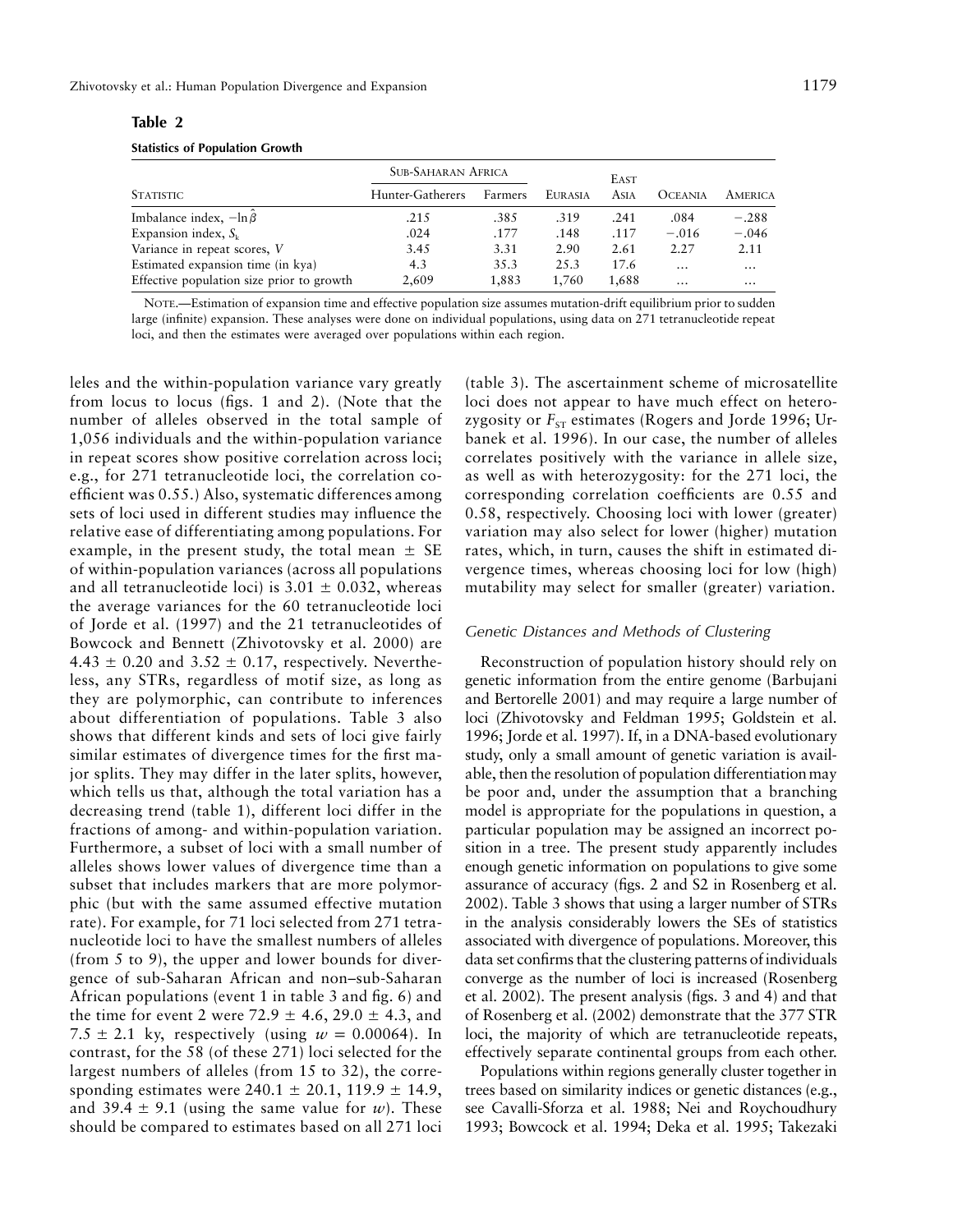|                                | TIME $\pm$ SE OF SEPARATION EVENT<br>(kya) |                                            |                |                |  |  |  |
|--------------------------------|--------------------------------------------|--------------------------------------------|----------------|----------------|--|--|--|
| STRs                           | 1 <sup>a</sup>                             | 2 <sub>b</sub>                             | 3 <sup>b</sup> | 4 <sup>b</sup> |  |  |  |
| 271 tetranucleotide loci       | $135.9 + 6.8$<br>$65.6 \pm 5.3$            | $19.8 \pm 3.4$ $5.3 \pm 2.3$ $3.1 \pm 2.7$ |                |                |  |  |  |
| 58 trinucleotide loci          | $140.2 + 9.8$<br>$70.7 + 8.2$              | $21.7 \pm 5.4$ $8.5 \pm 6.5$ $9.2 \pm 5.1$ |                |                |  |  |  |
| 45 dinucleotide loci           | $142.9 \pm 17.4$<br>$69.8 + 11.0$          | $20.9 \pm 7.0$ $1.0 \pm 6.6$ $5.8 \pm 7.5$ |                |                |  |  |  |
| 131 loci of Zhivotovsky (2001) | $134.6 \pm 9.4$<br>$57.0 \pm 8.6$          | $19.8 + 6.5$                               |                | .              |  |  |  |

NOTE.—To compare the data of the present study with those of Zhivotovsky (2001), we have, in figure 6, reduced the tree of figure 5 by considering populations of sub-Saharan Africa as a single group.

<sup>a</sup> In each pair of rows, the first row gives the upper bound, and the second row gives the lower bound.

 $<sup>b</sup>$  These times refer to internodal times (see fig. 6).</sup>

and Nei 1996; Jorde et al. 1997; Pérez-Lezaun et al. 1997; Jin et al. 2000; Watkins et al. 2001), with the topology depending somewhat on the method of clustering. We compared four trees constructed with the UPGMA (unweighted pair group method using arithmetic averages) and neighbor-joining methods, using  $52 \times 52$  matrices composed of pairwise  $F_{ST}$  and  $R_{ST}$  values, and found that populations within a region usually clustered together in each of the four trees. However, gene flow, population dynamics, deviation from mutation-drift equilibrium, and other violations of the requirements for interpretation of genetic distances may bias estimates of divergence time that are based on genetic distances and thus may result in incorrect tree topologies. Importantly, estimates based on  $T<sub>D</sub>$  are largely independent of population dynamics in the absence of migration and do not assume mutationdrift equilibrium (Zhivotovsky 2001). Also, such estimates are robust to weak gene flow between diverging growing populations; this has been checked for migration rates of  $< 0.1\%$  per generation (Zhivotovsky 2001).

## *An Evolutionary Scenario for Ancient Expansion of Modern Humans*

The following are important features of tables 1 and 2 and figure 5: First, the hunter-gatherer populations of sub-Saharan Africa have the highest variance in repeat scores, although their expansion index does not show statistically significant growth and their current population sizes (of perhaps 30–50 thousand each; see Cavalli-Sforza et al. 1994) are much smaller than those of the farming populations of sub-Saharan Africa (many millions). Second, the much larger populations of Asia have less genetic variation than do the African hunter-gatherers (and the African farmers, as well). Third, neither Oceania nor America shows a signature of expansion; although the

latter has a greater capacity to maintain large human populations than the former, genetic variation is lower in American populations. Fourth, the decrease in genetic variation along the chain Africa-Asia-Oceania-America follows their divergence in the population tree. Fifth, an effective population size of, at most, 2,700 is required in order to account for the maximal value of the variance in repeat scores (3.45 at 271 tetranucleotide loci) observed in the contemporary hunter-gatherer populations.

How small was the ancestral African population? Under the assumptions that the time of the split is the mean of the lower and upper bounds in figure 5*A* and that the ancestral population was in mutation-drift equilibrium, the effective size of the ancestor population might have been as low as 700. This estimate which is in agreement with those of Pritchard et al. (1999), Zhivotovsky et al. (2000), and H. Tang, R. Thomson, L. L. Cavalli-Sforza, P. Shen, P. Oefner, and M. W. Feldman (unpublished data)—is lower than estimates that have been suggested in some other studies (e.g., 10,000 in Harpending et al. 1998). The estimate does not preclude the presence of other populations of *Homo sapiens sapiens* in Africa, although it suggests that they were probably isolated from one another genetically and that contemporary worldwide populations descend from one or very few of those populations. Contemporary hunter-gatherer populations are larger than the suggested ancestral effective size of 700, enabling growth of genetic variation. Also, these populations appear to have accumulated more genetic variation (Cavalli-Sforza and Feldman 2003). However, they were expanding slowly and perhaps fluctuated dramatically in size. Because the expansion index is more sensitive to such fluctuation than the variance is (Zhivotovsky et al. 2000), the sub-Saharan African hunter-gatherer populations do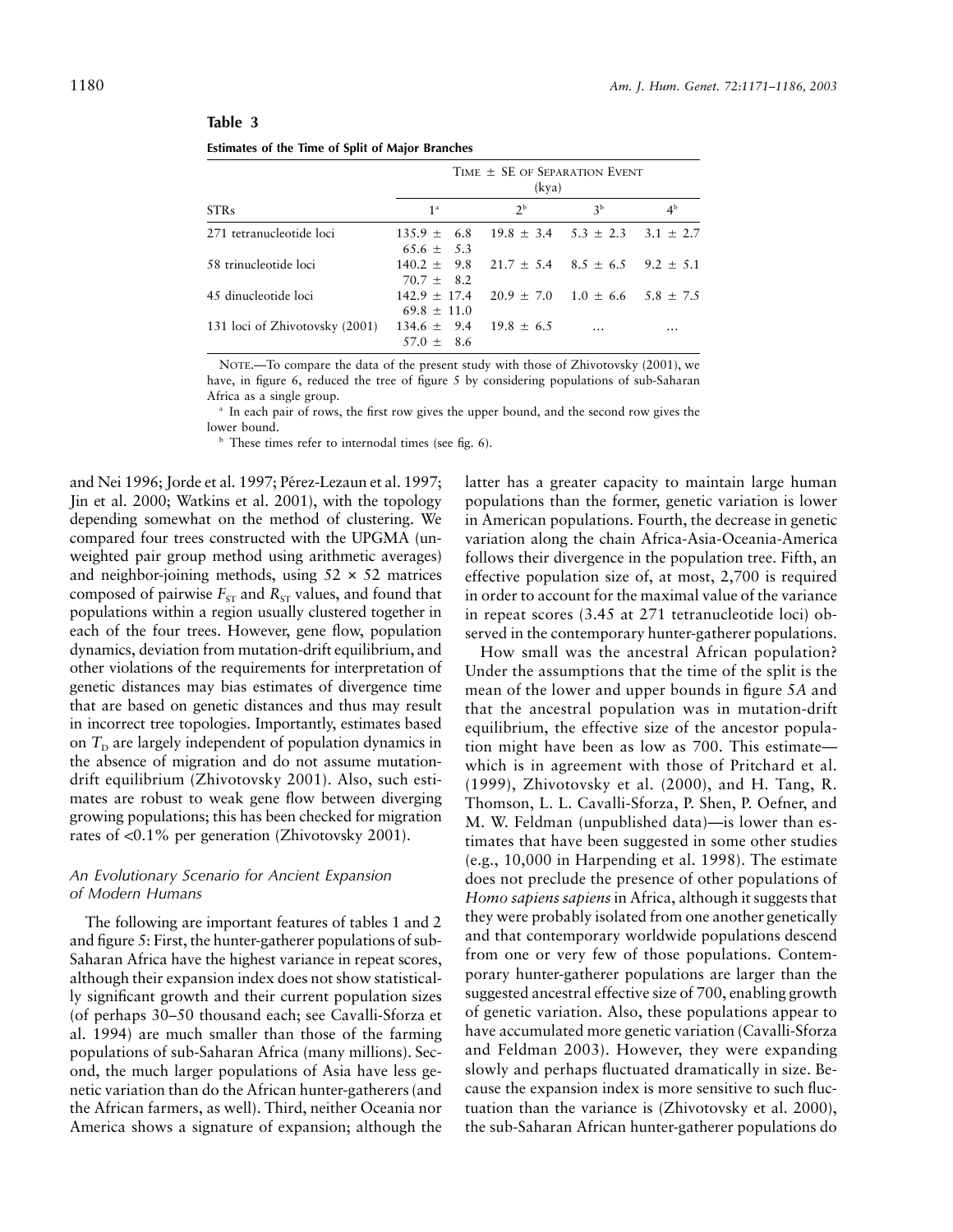

**Figure 6** Reduced population tree, showing four separation events (see table 3)

not show a significant signature of growth. Analogously, growth in size of all other regional groups could allow them to increase genetic variation as compared with that in the putative ancestral population. The decrease in contemporary genetic variation along the chain Africa-Asia-Oceania-America can be explained by the successive splits of populations whose small size caused retardation in the increase of variance. Note that a size of 700 for the ancient ancestral population would produce an expected value of variance in the number of repeats of approximately 2  $\times$  700  $\times$  0.00064 = 0.90, which is smaller than the average variance at the 271 tetranucleotide loci in Karitiana and Surui, 1.8. This suggests that the variance in repeat scores in an ancestral population,  $V_0$ , was smaller than that in these American populations and provides an additional argument for using variances in these populations as an upper bound for  $V_0$  in dating the first population split in the deep history of modern humans. This low population size in the suggested ancestral population may also explain why the contemporary human population is not as genetically variable as other closely related species. For example, mtDNA variation in the entire human population is much lower than has been observed within a small social group of chimpanzees (Gagneux et al. 1999). Therefore, the lineage leading to an ancestral sub-Saharan African population of modern humans must have maintained a low size (see Gagneux et al. 1999; Yang 2002), and the time since the expansion of the common ancestral population has not been sufficient to develop a large amount of genetic variation.

Notably, a more conservative bound for the ancestral population size and for the age of the root of the population tree in figure 5*A* may be obtained by assuming that STR variation in the most variable sub-Saharan African hunter-gatherer populations is equal to the variation in the African ancestral population prior to its differentiation. This, in turn, assumes that the huntergatherer populations have remained of constant size and have been in mutation-drift equilibrium during their evolutionary history. Under this assumption, when data on 271 tetranucleotide loci are used, the estimate for ancestral effective population size is ~2,700 (*N* = 3.45/  $2 \times 0.00064$ , where 3.45 is the average variance in repeat size for hunter-gatherers and 0.00064 is the effective mutation rate; a similar figure is obtained using sub-Saharan African farming populations, whose average STR variance is 3.31). However, under this assumption, the age of the root of the population tree of figure 5A would be  $7.9 \pm 2.6$  ky. This figure is incompatible with estimates of the other divergence times in figure 5*A,* which are obtained relative to the estimate for the root and which do not depend on the value selected for the variance in the ancestral population. Indeed, the second split is estimated to have occurred ∼8.7 ky more recently than the first (the root), and the estimate for the time of the third split is 15.8 ky after the second split: by definition, each of these times, as well as their sum, must exceed the root age (7.9 ky), which would not be the case if the ancestral variance was similar to the variance in modern African populations. Therefore, under the assumption that the model on which  $T<sub>D</sub>$  estimates are based is appropriate, STR variation in the African ancestral population cannot have been as large as STR variation is in Africa today. If the ancestral variance was larger than the current variances in American hunter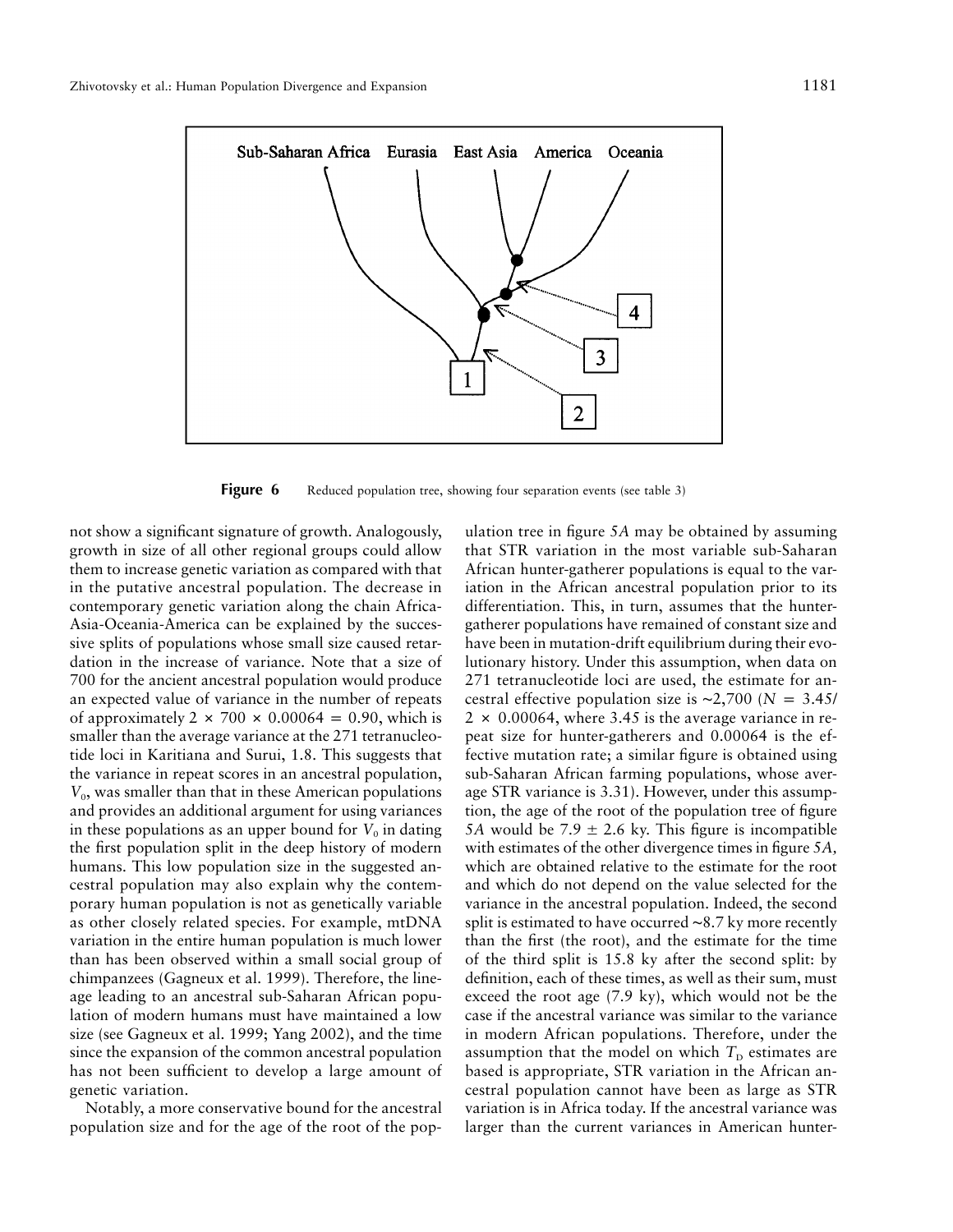gatherer populations (but smaller than modern African variances), then our lower-bound estimate of divergence time would decrease. Our results (table 2) on recent expansion of major population groups (African farmers, Eurasians, and East Asians) agree with some studies (Jorde et al. 1997; Di Rienzo et al. 1998; Excoffier and Schneider 1999; Gonser et al. 2000; Jin et al. 2000; Shen et al. 2000), although others did not detect signals of expansion outside Africa (Reich and Goldstein 1998; Jin et al. 2000). Some studies suggest signatures of bottlenecks prior to expansion (Kimmel et al. 1998; Watkins et al. 2001; Gabriel et al. 2002), although bottlenecks and population subdivision may have similar effects on expansion tests (Frisse et al. 2001; Reich et al. 2001; Pluzhnikov et al. 2002). Because the tests that we used only estimate the timing of expansions and do not distinguish among different types of demography prior to expansion, our results do not preclude the possibility of a bottleneck prior to expansion.

#### *Antiquity of Sub-Saharan African Hunter-Gatherers*

The principal features of the reported population tree, based on autosomal variation, of contemporary human populations are statistically robust, owing to the large number of STRs. The population tree in figure 5 is consistent with the "out-of-Africa" theory, according to which a sub-Saharan African ancestral population gave rise to all populations of anatomically modern humans through a chain of migrations to the Middle East, Europe, Asia, Oceania, and America. Genetic studies of mtDNA sequences, SNPs of the nonrecombining region of the Y chromosome, and autosomal dinucleotide repeat loci (e.g., see Bowcock et al. 1994; Ingman et al. 2000; Underhill et al. 2000) have generally been consistent with this view, although the data do not exclude the possibility that archaic humans may have contributed to the modern gene pool. The present analysis places the huntergatherers as descendants of the root of the tree, indicating that they descend from the most ancient of the sub-Saharan African populations (fig. 5*A*). This observation is also supported by the distribution of private alleles, which are most frequent among huntergatherers and next most frequent among the sub-Saharan African farming populations (table 4). That private alleles at multiallelic microsatellite loci are most numerous in sub-Saharan Africa is consistent with the data of Stephens et al. (2001), who found the frequency of population-specific haplotypes formed by intragenic SNPs to be highest in the African-American sample as compared with populations of Asian, European, and Hispanic-Latino descent.

The San and the Mbuti may represent the oldest branch of modern humans studied here (fig. 5*B*). The San appear

to have separated prior to the Mbuti, although the difference between the two separation times does not differ significantly from 0 (data not shown). The Biaka lineage appears to diverge from them significantly later, although this observation could be the result of strong gene flow between the farming populations and the Biaka (Cavalli-Sforza 1986). The Biaka and the farming populations of sub-Saharan Africa are genetically close to one another and are separate from the San and the Mbuti, according to the multidimensional-scaling analysis (fig. 4). Further evidence of the antiquity of the San comes from the private-allele statistics (table 4), which are highest among the sub-Saharan African populations. Also, the San include the most-basal extant Y-chromosome lineages in high frequency (Underhill et al. 2000; Cruciani et al. 2002; Semino et al. 2002). Nevertheless, it is not clear which populations descend from the most ancient separation from the lineage that has led to most extant populations, although studies generally identify one or more African hunter-gatherer populations as "ancient." Indeed, analysis of RFLP data and SNPs from the mtDNA control region suggested that the Biaka branch is the oldest, followed by the San, and that the Mbuti separated later (Chen et al. 2000); however, analysis of complete mtDNA sequences clustered the San and the Mbuti together and placed the Biaka in a different clade (fig. 2 in Ingman et al. 2000). An additional argument for the antiquity of hunter-gatherers is suggested by their largest value of the within-population variance in allele scores averaged over populations and loci,  $3.45 \pm 0.119$  (see table 2). Although it is not significantly greater than that for the African farming populations,  $3.31 \pm 0.108$ , it is significantly larger than allele-size variances for other regions—2.90  $\pm$  0.035, 2.61  $\pm$  0.036, 2.27  $\pm$  0.100, and 2.11  $\pm$  0.070, for Eurasia, East Asia, Oceania, and America, respectively.

The sub-Saharan hunter-gatherers show almost no signature of population growth: the expansion index  $S_k$  is very low (table 2), which is in agreement with the conclusions of Excoffier and Schneider (1999). Unlike the hunter-gatherers, the sub-Saharan African farming populations exhibit the signature of growth. Numerical analysis of the dynamics of V and  $S_k$  shows that the observed values in these populations could be attained if their ancestral population started to grow  $\geq 35$  kya from an effective size of ∼2,000 (table 2), corresponding to a census size of ∼6,000. This estimate can be regarded as a lower bound for expansion time, because of possible variation among loci in mutation rate and because the method of estimation assumes a sudden large expansion. This increase in population sizes might have been preceded by technological innovations that led to an increase in survival and then an increase in the overall birth rate. Hunting and gathering could not support a significant increase in population size, and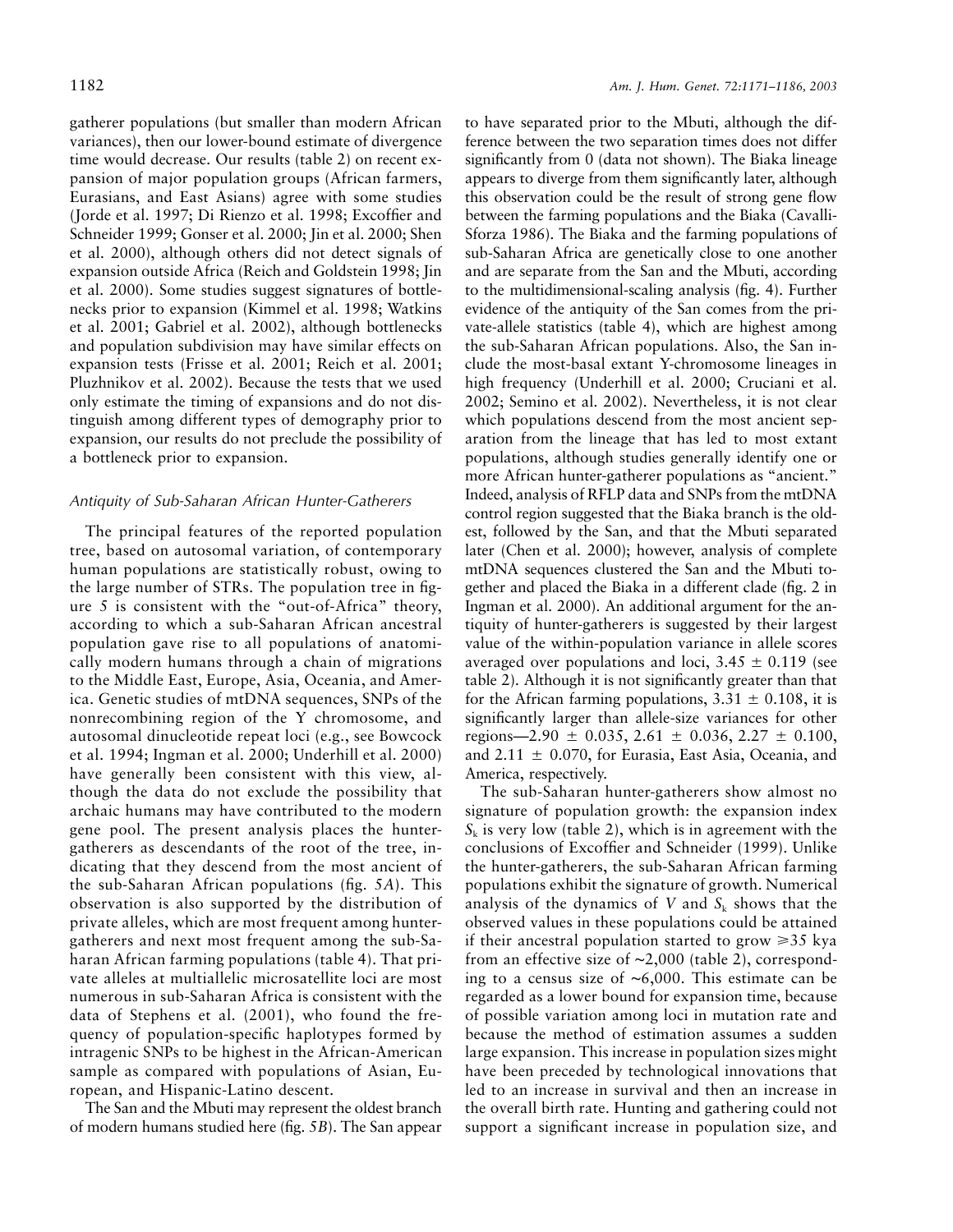| istribution of Private Alleies at 377 Loci in Different Populations |                           |       |       |         |                |      |                |         |
|---------------------------------------------------------------------|---------------------------|-------|-------|---------|----------------|------|----------------|---------|
| <b>ATISTIC</b>                                                      | <b>SUB-SAHARAN AFRICA</b> |       |       |         | <b>EAST</b>    |      |                |         |
|                                                                     | San                       | Mbuti | Biaka | Farmers | <b>EURASIA</b> | ASIA | <b>OCEANIA</b> | AMERICA |
|                                                                     |                           |       |       |         |                |      |                |         |
| Single populations <sup><math>3.71</math></sup>                     |                           | 2.93  | 1.75  | 1.29    | .40            | .45  | .70            | .26     |
| Pooled groups <sup>b</sup>                                          |                           |       |       | 1.64    | .66            | .64  | .74            | .30     |
|                                                                     |                           |       |       |         |                |      |                |         |
| Single populations $\frac{3}{2}$ 1.25                               |                           | .69   | .61   | .21     | .07            | .07  | .21            | .08     |
| Pooled groups <sup>b</sup>                                          |                           |       |       | .36     | .25            | .16  | .25            | .20     |

**STAT** 

S3:

 $S4.$ 

**Distribution of Private Alleles at 377 Loci in Different Populations**

Averaged over populations of the group.

**b** Estimated for the whole group by pooling the populations.

the ancestral population was probably steady at close to its saturation density (see Cavalli-Sforza et al. 1994, p. 106). An increase in the carrying capacity of the land could have resulted from better stone-tool technology that might have been developed ∼50 kya (Cavalli-Sforza et al. 1994, p. 64), which corresponds well to our suggested lower bound of 35 kya for the onset of exponential growth of an ancestor of the farming populations. This bound would increase if there were variation in effective mutation rates and can be compared to the figure of 70 kya for the expansion of sub-Saharan African populations, derived from mtDNA analysis (Excoffier and Schneider 1999), and to the lower bound of ∼60 kya for expansion of major population groups, derived from earlier analysis of di-, tri-, and tetranucleotide repeat polymorphisms (Zhivotovsky et al. 2000).

#### *Settlement of Other Continents*

Each of the large population groups (the sub-Saharan African farmers, Eurasia, and East Asia) can be considered as a metapopulation consisting of populations with some genetic exchange between them and with a common ancestry. This is suggested by the value of the statistic S4, which is substantially greater for the pooled regional groups than for single populations within those regions (table 4). In contrast, the corresponding values of S4 for the hunter-gatherers are very close to each other (0.89 for the pooled San, Biaka, and Mbuti vs. 0.85 for the average of their individual values), which may reflect their relative genetic isolation from each other.

The populations of Oceania are estimated to have branched at the time of formation of the Central/South Asian populations (fig. 5); archaeological evidence suggests that humans reached New Guinea ∼40–60 kya. The Oceanic populations have greater frequencies of private alleles than other non–sub-Saharan African populations (table 4). One possibility is that, rather than a single exit from Africa with subsequent migrations to other regions, a few different waves of ancient migration out of Africa might have occurred in the peopling of the world, one of which was to Oceania; this is in agreement with the suggestion of Jin et al. (1999). Alternatively, with a single wave of migration, this distribution of private alleles could be explained by long-term isolation of these Oceanic populations.

The timing and the number of waves of migration into America is a controversial issue: one to three main waves 12–40 kya have been postulated. Because the archaeological evidence suggests a rapid increase in abundance of inhabited sites starting ∼12 kya and because the expansion index for the American populations was not significantly different from 0 (table 2), one can conjecture that the increase in the total number of humans in the Americas was due to an increase in the number of different small populations with low gene flow between them. Some American populations probably went through genetic bottlenecks; at the least, this applies to the Surui population, whose expansion index  $(S_k = -0.221 \pm 0.138)$ is the lowest in the present study. Although this value is not statistically significant, there is other support for this claim; namely, the Surui population is an outlier on the multidimensional-scaling plot (fig. 4), and its allele-size variance is the smallest among the studied populations,  $1.68 \pm 0.139$ . In addition, at the tetranucleotide locus D9S1120, there is a private allele, 275, that is present in each of the five American populations studied but not in the non-American populations. The frequency of this allele is ∼0.2–0.3 in the American populations, except for Surui, in which it is almost fixed (0.30 in Maya, 0.22 in Pima, 0.19 in Colombians, 0.25 in Karitiana, and 0.97 in Surui). The widespread distribution of this allele within the Americas at similar frequencies in different populations suggests that the allele may have originated with the founders of American populations.

Allele 275 can be considered as a genetic marker for American populations. It has the lowest number of repeats of alleles at this locus: all other alleles found at this locus have sizes of ≥279. Another American private allele at this locus is one repeat longer—namely, allele 279. The next alleles, 283 and 287, have very low frequencies in all populations. Therefore, allele 275 probably occurred as a mutation in a population ancestral to American pop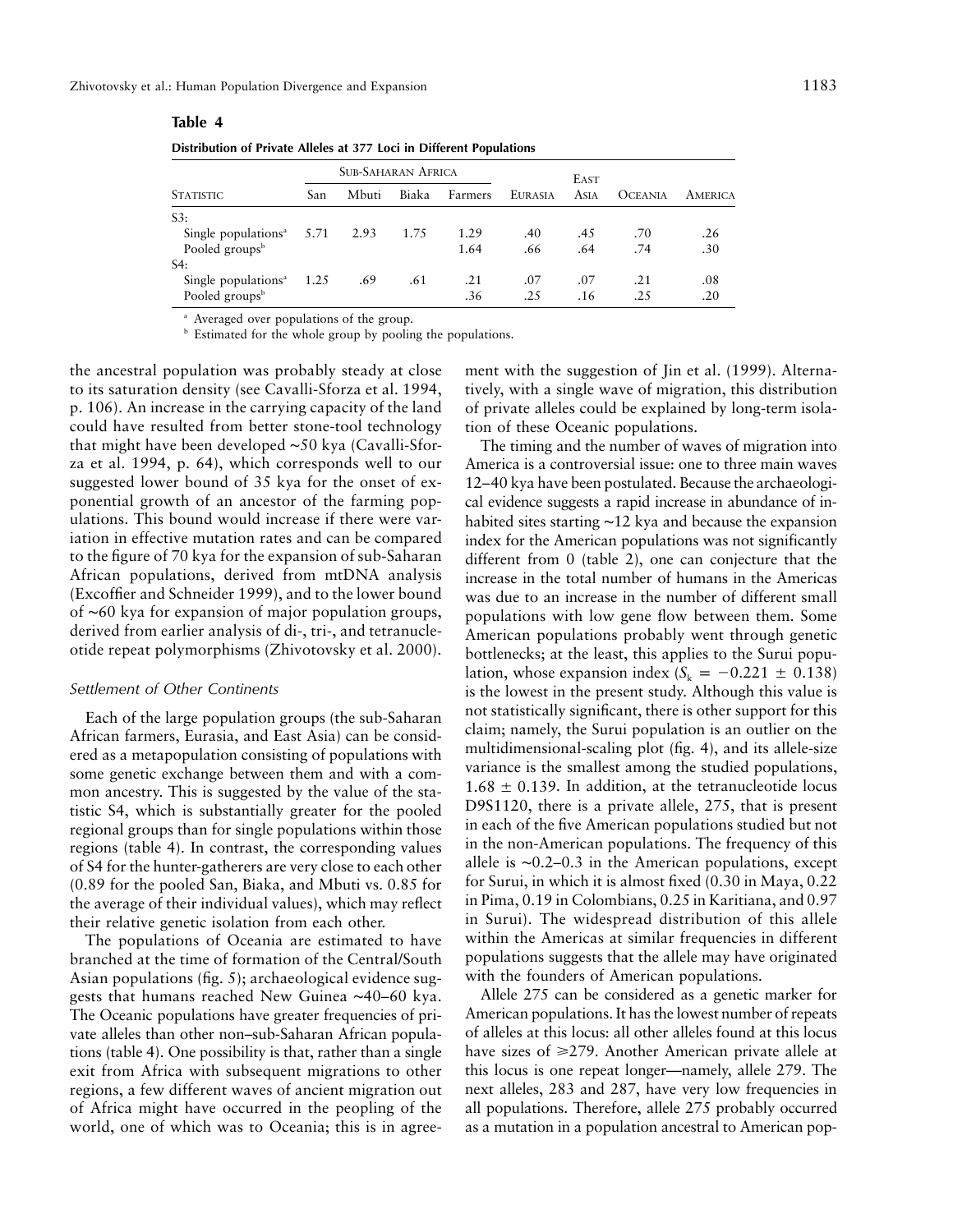ulations and then increased in frequency. The frequencies of ∼1/5 to ∼1/3 in most American populations suggest that, if genetic drift has not substantially altered the allele frequency since the initial entry into the Americas, then American copies of this locus might trace back to a few lineages (see also Ribeiro-dos-Santos et al. 2000). Other populations and population groups do not have such clear population-specific markers, although some private alleles exist at substantial frequency. For example, sub-Saharan African populations have two private alleles with frequencies >10%, whereas sub-Saharan hunter-gatherers have their own private alleles, one of which reaches a frequency of ∼16%. The San have many private alleles, two of which are at  $>30\%$  (note that private alleles in the San sample must have frequencies of  $\geq 1/14$ , owing to the small sample size of seven individuals). Oceania has two private alleles with frequencies  $>10\%$ , and the New Guinean and Melanesian populations each have their own private alleles at substantial frequencies.Eurasia and East Asia have no private alleles at frequencies  $>3\%$ . In sub-Saharan African farmers, no frequency of a private allele is <sup>1</sup>5%, except for one at ∼8%. In these data, none of the populations or regional groups has a private marker that would separate it from the others; the groups can be distinguished, however, by using the combinations of hundreds of nonprivate alleles (Rosenberg et al. 2002) (figs. 3 and 4).

Our findings suggest very complex population structures and complex population histories for the three population groups of largest present size: sub-Saharan African farming populations, Eurasia, and East Asia. This picture is highlighted by the distribution of private alleles: Many pairs or groups of populations have additional private alleles when the populations are pooled together. For example, among the sub-Saharan huntergatherers and farmers, there are 160 and 100 different private alleles, respectively; however, when pooled together, they showed 321 different private alleles (i.e., there are 61 additional alleles found only in sub-Saharan Africa that are common to both groups). The same is true for Central/South Asia and East Asia, and Central/ South Asia and Europe (32 and 24 additional alleles, respectively), probably as a consequence of gene flow. This is consistent with the suggestion, of Karafet et al. (2001) and Wells et al. (2001), that the Central Asian populations seem to be a significant source of migrants to East Asia and to Europe. Further analysis of the distribution of private alleles among pairs of populations also shows that the Middle East/North Africa has analogous relationships with Europe and Asia. Private alleles also revealed strong relationships between the sub-Saharan African populations and the populations of the Middle East/North Africa, Central/South Asia, and East Asia consistent with some backward migration to Africa, even to sub-Saharan Africa, as suggested by the recent

analysis of Y-chromosome haplogroup lineages (Cruciani et al. 2002), although differential loss of alleles through random drift in different regions could also explain our data.

Although the distribution of private alleles may indicate a complicated pattern of gene flow and/or shared ancient ancestry, the frequencies of common alleles in the worldwide populations provide useful information about principal features of population history with the help of population-genetic methods. The present study indicates clear genetic differentiation between major regional groups—sub-Saharan Africa, Eurasia, East Asia, Oceania, and America (figs. 3 and 4)—and suggests possible evolutionary relationships (fig. 5).

# **Acknowledgments**

This research was supported, in part, by the National Institutes of Health (grants 1 R03 TW005540, GM 28016, and GM 28428), a National Science Foundation Postdoctoral Fellowship in Biological Informatics (to N.A.R.), and the Russian Foundation for Basic Research (grant 01-04-48441).

# **Electronic-Database Information**

URLs for data presented herein is as follows:

- Human Diversity Panel Genotypes, http://research .marshfieldclinic.org/genetics/Freq/FreqInfo.htm (for genotypes used in the present study)
- Human STRP Screening Sets, http://research.marshfieldclinic .org/genetics/sets/combo.html (for Marshfield panel 10)
- Lewis Lab Software, http://lewis.eeb.uconn.edu/lewishome/ software.html (for GDA)

# **References**

- Barbujani G, Bertorelle G (2001) Genetics and the population history of Europe. Proc Natl Acad Sci USA 98:22–25
- Barton, NH, Slatkin M (1986) A quasi-equilibrium theory of the distribution of rare alleles in a subdivided population. Heredity 56:409–416
- Bowcock AM, Ruiz-Linares A, Tomfohrde J, Minch E, Kidd JR, Cavalli-Sforza LL (1994) High resolution of human evolutionary trees with polymorphic microsatellites. Nature 368: 455–457
- Cann HM, de Toma C, Cazes L, Legrand MF, Morel V, Piouffre L, Bodmer J, et al (2002) A human genome diversity cell line panel. Science 296:261–262
- Cann RL, Stoneking M, Wilson AC (1987) Mitochondrial DNA and human evolution. Nature 325:31–36
- Cavalli-Sforza LL (1986) African Pygmies. Academic Press, Orlando, FL
- Cavalli-Sforza LL, Feldman MW (2003) The application of molecular genetic approaches to the study of human evolution. Nat Genet Suppl 33:266–275
- Cavalli-Sforza LL, Menozzi P, Piazza A (1994) The history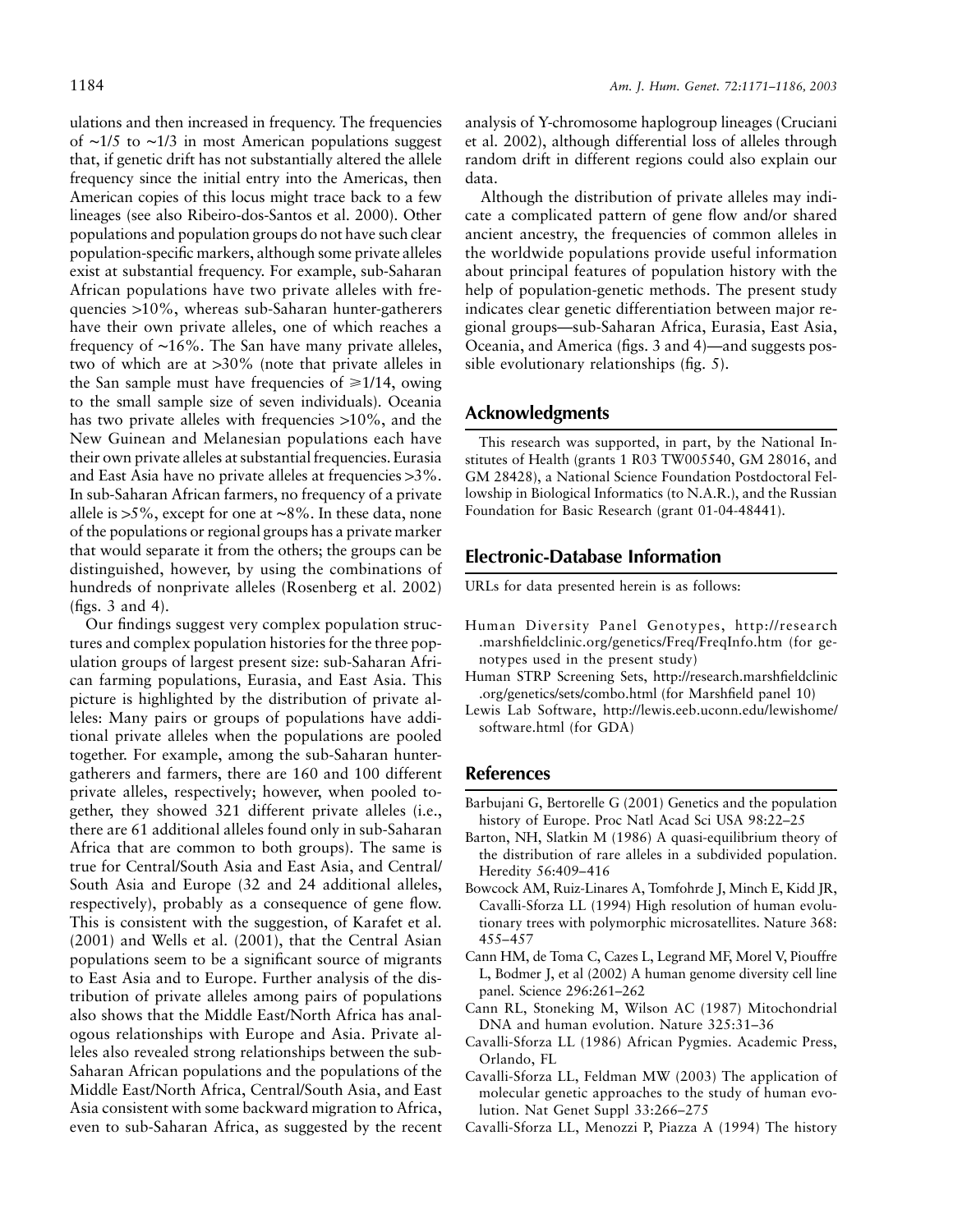Zhivotovsky et al.: Human Population Divergence and Expansion 1185

and geography of human genes. Princeton University Press, Princeton, NJ

- Cavalli-Sforza LL, Piazza A, Menozzi P, Mountain J (1988) Reconstruction of human evolution: bringing together genetic, archaeological, and linguistic data. Proc Natl Acad Sci USA 85:6002–6006
- Chakraborty R, Kimmel M, Stivers DN, Davison LJ, Deka R (1997) Relative mutation rates at di-, tri-, and tetranucleotide microsatellite loci. Proc Natl Acad Sci USA 94:1041–1046
- Chen YS, Olckers A, Schurr TG, Kogelnik AM, Huoponen K, Wallace DC (2000) mtDNA variation in the South African Kung and Khwe—and their genetic relationships to other African populations. Am J Hum Genet 66:1362–1383
- Cruciani F, Santolamazza P, Shen PD, Macaulay V, Moral P, Olckers A, Modiano D, Holmes S, Destro-Bisol G, Coia V, Wallace DC, Oefner PJ, Torroni A, Cavalli-Sforza LL, Scozzari R, Underhill PA (2002) A back migration from Asia to sub-Saharan Africa is supported by high-resolution analysis of human Y-chromosome haplotypes. Am J Hum Genet 70: 1197–1214
- Deka R, Jin L, Shriver MD, Yu LM, DeCroo S, Hundrieser J, Bunker CH, Ferrell RE, Chakraborty R (1995) Population genetics of dinucleotide  $(dC-dA)_{n} \cdot (dG-dT)_{n}$  polymorphisms in world populations. Am J Hum Genet 56:461–474
- Dib C, Faure S, Fizames C, Samson D, Drouot N, Vignal A, Millasseau P, Marc S, Hazan J, Seboun E, Lathrop M, Gyapay G, Morissette J, Weissenbach J (1996) A comprehensive genetic map of the human genome based on 5,264 microsatellites. Nature 380:152–154
- Di Rienzo A, Donnelly P, Toomajian C, Sisk B, Hill A, Petzl-Erler ML, Haines GK, Barch DH (1998) Heterogeneity of microsatellite mutations within and between loci, and implications for human demographic histories. Genetics 148: 1269–1284
- Excoffier L, Schneider S (1999) Why hunter-gatherer populations do not show signs of Pleistocene demographic expansions. Proc Natl Acad Sci USA 96:10597–10602
- Feldman MW, Kumm J, Pritchard JK (1999) Mutation and migration in models of microsatellite evolution. In: Goldstein DB, Schlötterer C (eds) Microsatellites: evolution and applications. Oxford University Press, Oxford, UK, pp 98–115
- Frisse L, Hudson RR, Bartoszewicz A, Wall JD, Donfack J, Di Rienzo A (2001) Gene conversion and different population histories may explain the contrast between polymorphism and linkage disequilibrium levels. Am J Hum Genet 69:831–843
- Gabriel SB, Schaffner SF, Nguyen H, Moore JM, Roy J, Blumenstiel B, Higgins J, DeFelice M, Lochner A, Faggart M, Liu-Cordero SN, Rotimi C, Adeyemo A, Cooper R, Ward R, Lander ES, Daly MJ, Altshuler D (2002) The structure of haplotype blocks in the human genome. Science 296:2225– 2229
- Gagneux P, Wills C, Gerloff U, Tautz D, Morin PA, Boesch C, Fruth B, Hohmann G, Ryder OA, Woodruff DS (1999) Mitochondrial sequences show diverse evolutionary histories of African hominoids. Proc Natl Acad Sci USA 96:5077–5082
- Goldstein DB, Ruiz Linares A, Cavalli-Sforza LL, Feldman MW (1995) Genetic absolute dating based on microsatellites and the origin of modern humans. Proc Natl Acad Sci USA 92: 6723–6727
- Goldstein DB, Zhivotovsky LA, Nayar K, Linares AR, Cavalli-

Sforza LL, Feldman MW (1996) Statistical properties of the variation at linked microsatellite loci: implications for the history of human Y chromosomes. Mol Biol Evol 13:1213–1218

- Gonser R, Donnelly P, Nicholson G, Di Rienzo A (2000) Microsatellite mutations and inferences about human demography. Genetics 154:1793–1807
- Harpending HC, Batzer MA, Gurven M, Jorde LB, Rogers AR, Sherry ST (1998) Genetic traces of ancient demography. Proc Natl Acad Sci USA 95:1961–1967
- Ingman M, Kaessmann H, Pääbo S, Gyllensten U (2000) Mitochondrial genome variation and the origin of modern humans. Nature 408:708–713 (erratum 410:611 [2001])
- Jin L, Baskett ML, Cavalli-Sforza LL, Zhivotovsky LA, Feldman MW, Rosenberg NA (2000) Microsatellite evolution in modern humans: a comparison of two data sets from the same populations. Ann Hum Genet 64:117–134
- Jin L, Underhill PA, Doctor V, Davis RW, Shen P, Cavalli-Sforza LL, Oefner PJ (1999) Distribution of haplotypes from a chromosome 21 region distinguishes multiple prehistoric human migrations. Proc Natl Acad Sci USA 96:3796–3800
- Jorde LB, Rogers AR, Bamshad M, Watkins WS, Krakowiak P, Sung S, Kere J, Harpending HC (1997) Microsatellite diversity and the demographic history of modern humans. Proc Natl Acad Sci USA 94:3100–3103
- Karafet T, Xu L, Du R, Wang W, Feng S, Wells RS, Redd AJ, Zegura SL, Hammer MF (2001) Paternal population history of East Asia: sources, patterns, and microevolutionary processes. Am J Hum Genet 69:615–628
- Kimmel M, Chakraborty R, King JP, Bamshad M, Watkins WS, Jorde LB (1998) Signatures of population expansion in microsatellite repeat data. Genetics 148:1921–1930
- King JP, Kimmel M, Chakraborty R (2000) A power analysis of microsatellite-based statistics for inferring past population growth. Mol Biol Evol 17:1859–1868
- Michalakis Y, Excoffier L (1996) A generic estimation of population subdivision using distances between alleles with special reference for microsatellite loci. Genetics 142:1061–1064
- Moran PAP (1975) Wandering distributions and the electrophoretic profile. Theor Popul Biol 8:318–330
- Nei M, Roychoudhury AK (1993) Evolutionary relationships of human populations on a global scale. Mol Biol Evol 10: 927–943
- Pérez-Lezaun A, Calafell F, Mateu E, Comas D, Ruiz-Pacheco R, Betranpetit J (1997) Microsatellite variation and the differentiation of modern humans. Hum Genet 99:1–7
- Pluzhnikov A, Di Rienzo A, Hudson RR (2002) Inferences about human demography based on multilocus analyses of noncoding sequences. Genetics 161:1209–1218
- Pritchard JK, Seielstad MT, Pérez-Lezaun A, Feldman MW (1999) Population growth of human Y chromosomes: a study of Y chromosome microsatellites. Mol Biol Evol 16: 1791–1798
- Pritchard JK, Stephens M, Donnelly P (2000) Inference of population structure using multilocus genotype data. Genetics 155:945–959
- Reich DE, Cargill M, Bolk S, Ireland J, Sabeti PC, Richter DJ, Lavery T, Kouyoumjian R, Farhadian SF, Ward R, Lander ES (2001) Linkage disequilibrium in the human genome. Nature 411:199–204
- Reich DE, Goldstein DB (1998) Genetic evidence for a Paleolith-